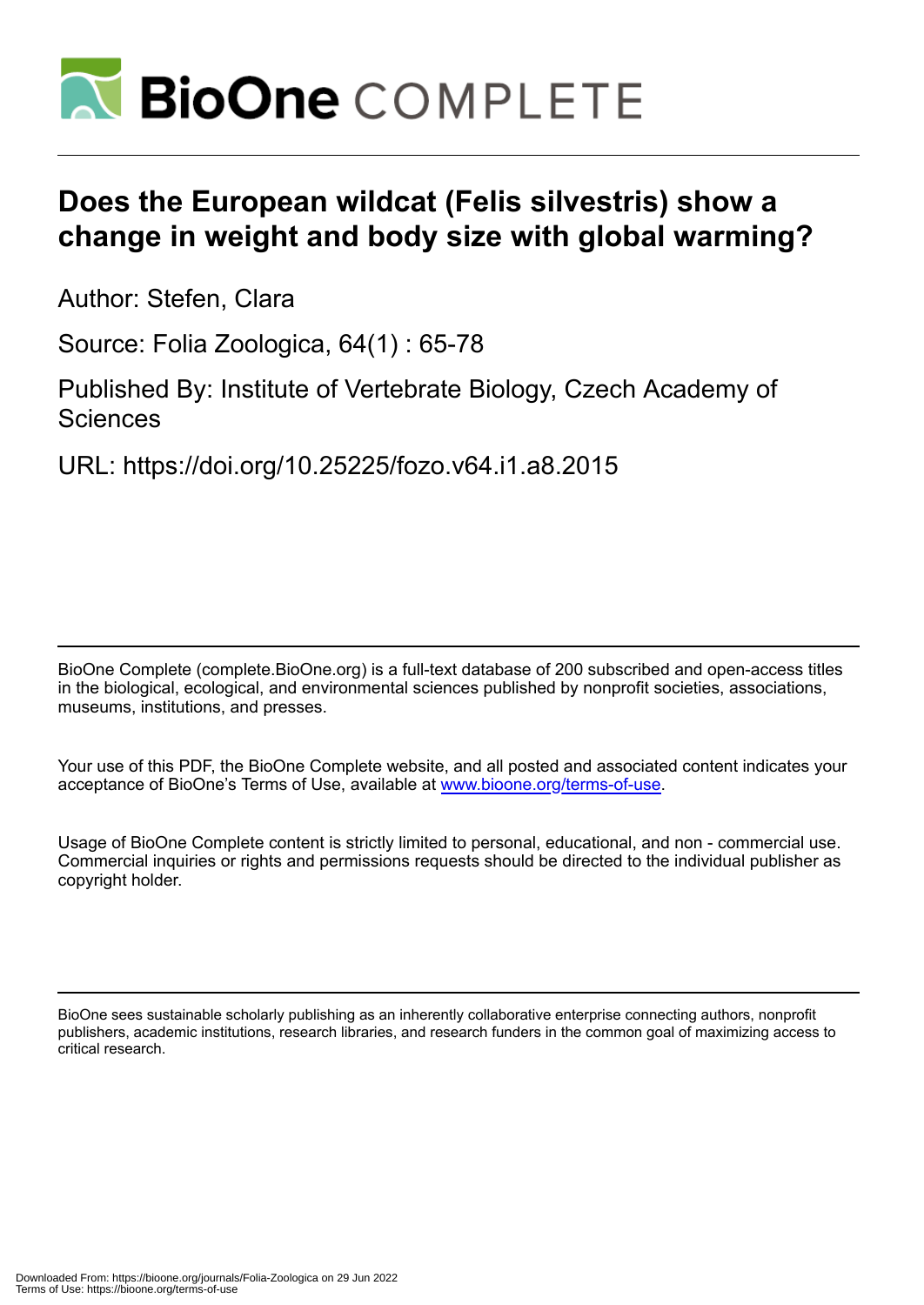# **Does the European wildcat (***Felis silvestris***) show a change in weight and body size with global warming?**

# **Clara STEFEN**

*Senckenberg Naturhistorische Sammlungen Dresden, Museum für Tierkunde, Königsbrücker Landstraße 159, 01109 Dresden; e-mail: Clara.stefen@senckenberg.de*

Received 7 January 2015; Accepted 20 March 2015

**Abstract.** The question whether the European wildcat, adapted to cooler climate than other small to medium sized felids, shows changes in body mass or size in response to climate change as indicated for other animals is addressed. The literature yielded body mass data of individual specimens covering the time span from about 1860 to 1960. Also the records of collections were accessed to record weight and body length. These mainly cover the time after 1950. Additionally, three cranial measures, gsl, cbl and zw were measured as indicators of size in the collections representing Germany and Slovakia. Museum records of weight from the last 60 years alone do not show a statistically significant change over time or mean annual temperature. But they do so for body length. The combined data from literature and collections from both regions show a statistically significant decrease in weight over time. As the samples from the literature and museum records represent different time periods, prior to and after 1950, it is difficult to decide if the literature data might be unrealistically high or if there was a real decrease in weight. The German and Slovakian samples differ statistically in the studied parameters, which complicates the picture. Overall the indications of changes in size of wildcats with time or mean annual temperature are not consistent in the studied regions and therefore difficult to assess. Even though there is ample material and substantial literature the collected specimens in the collections do mainly represent relatively short time periods and the available data on weight are also unevenly distributed in time. This supports the necessity to collect large series of specimens over time.

**Key words:** body mass, body length, skull length, skull width, mean annual temperature, Germany, Slovakia

#### **Introduction**

In general, body size and body mass are important features as they are linked to morphology, physiology, ecological performance (Schmidt-Nielsen 1984), as well as life history parameters such as survival and reproductive success (Peters 1983, Calder 1984, Gaillard et al. 1992) and evolution and extinction probabilities (Cardillo et al. 2005). Yom-Tov & Geffen (2011) state that food availability particularly during the growth period is a key determinant of body size. Food availability as well as the requirements of the considered species for its physiological maintenance are mainly determined by climate, temperature, precipitation, air pressure, but also humans through e.g. agriculture, wildlife management or other factors (Yom-Tov & Geffen 2011). Particularly for carnivores size is important as it mainly determines the size of prey species and prey diversity that can be used (Gittleman 1985). Also competition between species (Mukherjee & Groves 2007) and between sexes within a species play a role determining body size (Hendrick & Temeles 1989, Dayan & Simberloff 1996). In many mammals body size and mass are directly correlated to latitude following the Bergmann's rule (Rosenzweig 1968, Ashton et al. 2000, Ashton 2002, Meiri & Dayan 2003). However, Meiri et al. (2004) showed that fewer carnivores follow Bermgann's rule than previously assumed. Overall determination of body size in mammals is more complex (Smith & Lyons 2011).

Recently it had been suggested that size changes occur in several groups of mammals and birds but also some ectotherms in response to global warming (Gardner et al. 2011). The trends in different groups of mammals are heterogeneous in magnitude and direction and the authors suggest further studies of museum data and theoretical models "to predict the sensitivity of species to climate change" (Gardner et al. 2011). According to Sheridan & Bickford (2011), many species already show smaller size due to climate change and the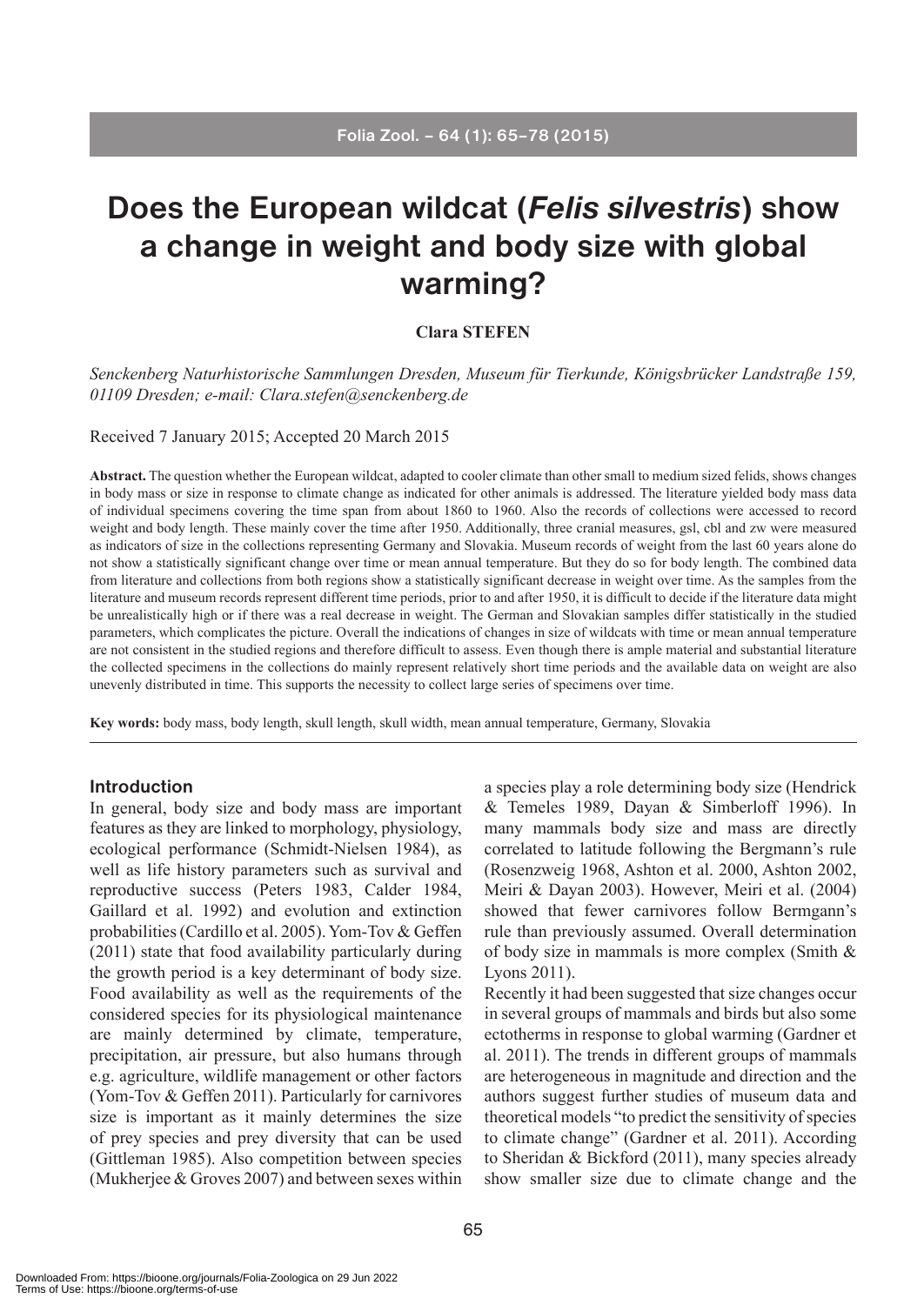authors discuss future research directions to better understand the trend. "Measurements of body mass and skeletal size have been shown to reflect changes in environmental conditions over time and space" (Rode et al. 2010). In one case, Smith et al. (1995) and Smith et al. (1998) showed changes of body size in a rodent species over 25000 years and relate it to climate change.

Changes in body size occurred in other time periods as well, so it has been shown that towards the end of the Pleistocene correlating with warming, mammoths (Vartanyan et al. 1993, Agenbroad et al. 1999, Guthrie 2004), horses (Forsten 1991, Guthrie 2003) and red deer (Lister 1989) decreased in size. There are other examples of size changes on islands (the island rule, Foster 1964): size reduction or dwarfing of large mammals on islands, for example the dwarfed elephants of the Mediterranean Islands (Palombo 2001, Davies & Lister 2001, Raia et al. 2003), or size increase to gigantism of smaller mammals (mainly rodents and leporids) like e.g. *Nuralagus rex* (Quinata et al. 2011).

There are also studies on size or weight changes in extant mammals on a shorter, non-geological time scale (about one century or more). For rodents, Pergams & Lawler (2009) indicated changes in several characters of diverse rodents within the last 100+ years and fast changes were also indicated in the sigmodontine murid *Peromyscus* (Pergams & Lacy 2008). Changes in skull morphology over time have been demonstrated in the skull of the Arctic wolf (like overall reduction in overall size, size of the teeth, widening of the cranium and shortening of the facial region within about 60 years, Clutton-Brock et al. 1994).

To address the question whether a change in size can be seen in another European carnivore species, the European wildcat *Felis silvestris* Schreber, 1777, was selected. It probably evolved during cooler periods of the late Pleistocene (Hemmer 1984, 1993). Within felids it can be considered adapted to cooler climate, as most other small to medium sized felids occur in the tropics, up to 11 species e.g. in India (Mukherjee  $\&$ Groves 2007). The Central Asian wildcat (*F. s. ornata*) is regarded unable to cope with low temperatures (Heptner & Sludskii 1972).

Thus the European wildcat might be affected by global warming. This species has been of special interest in recent years as it is strongly protected in Europe since 1992 under the European Habitat Directive. The wild cat is a Palaearctic species with an originally wide range of distribution from the Iberian Peninsula to the Caucasus and Scotland (Piechocki 1990). For some time, particularly in the  $18<sup>th</sup>$  and  $19<sup>th</sup>$  century, it was the aim to eradicate carnivores dangerous to man, game and domestic animals in most of Europe (e.g. von Hoberg 1687). Particularly due to the resulting rarity of the wildcat a rich literature differing in aim and quality is available on the species (Stefen & Görner 2009).

Traditionally weight is an important measure for mammals, usually recorded for each individual during the process of preparation or in taxidermy and usually kept in museum records. It is also important (next to skull size or trophy size) for the assessment of hunted specimens.

This study addresses the question whether a change in size measured by weight and body length occurred in the European wildcat *Felis silvestris silvestris* over the last century and with mean annual temperature. As weight is only one measure of size and data on body size are more limited than weight data, the greatest skull length, condylobasal length and zygomatic width of the skull were also used as size indicators. Particularly condylobasal length is a measure commonly used in biogeography studies for body size (e.g. Rausch 1963, Ralls & Harvey 1985, Meiri et al. 2004).

The rationale behind this study is based on a) the mentioned probable adaptation of the wildcat to cooler climate and therefore its susceptibility to climate change and b) that a probable increase in competition with free ranging domestic cats might drive the need for niche differentiation, which might result in size changes.

# **Material and Methods**

# *Data from the literature*

The available historic literature of the last centuries on the wildcat as searched in different databases and comparison of references given in each paper (Stefen & Görner 2009) was used as source for published weights of wildcats. The geographic regions considered were: Germany, France, Belgium, Switzerland, and Slovakia. When no indication of the individual age was given, it was assumed to be adult. In most cases the year or even exact date of death of the animal was given; if not, the year of publication is used (Supplementary material).

# *Museum records – weights*

Additionally, the recorded weights for the wildcats mainly from the Harz region (partially published by Piechocki & Stiefel 1988) and Thuringia (most published by Krüger et al. 2009) in Germany and Slovakia (partially summarized by Sládek et al. 1971,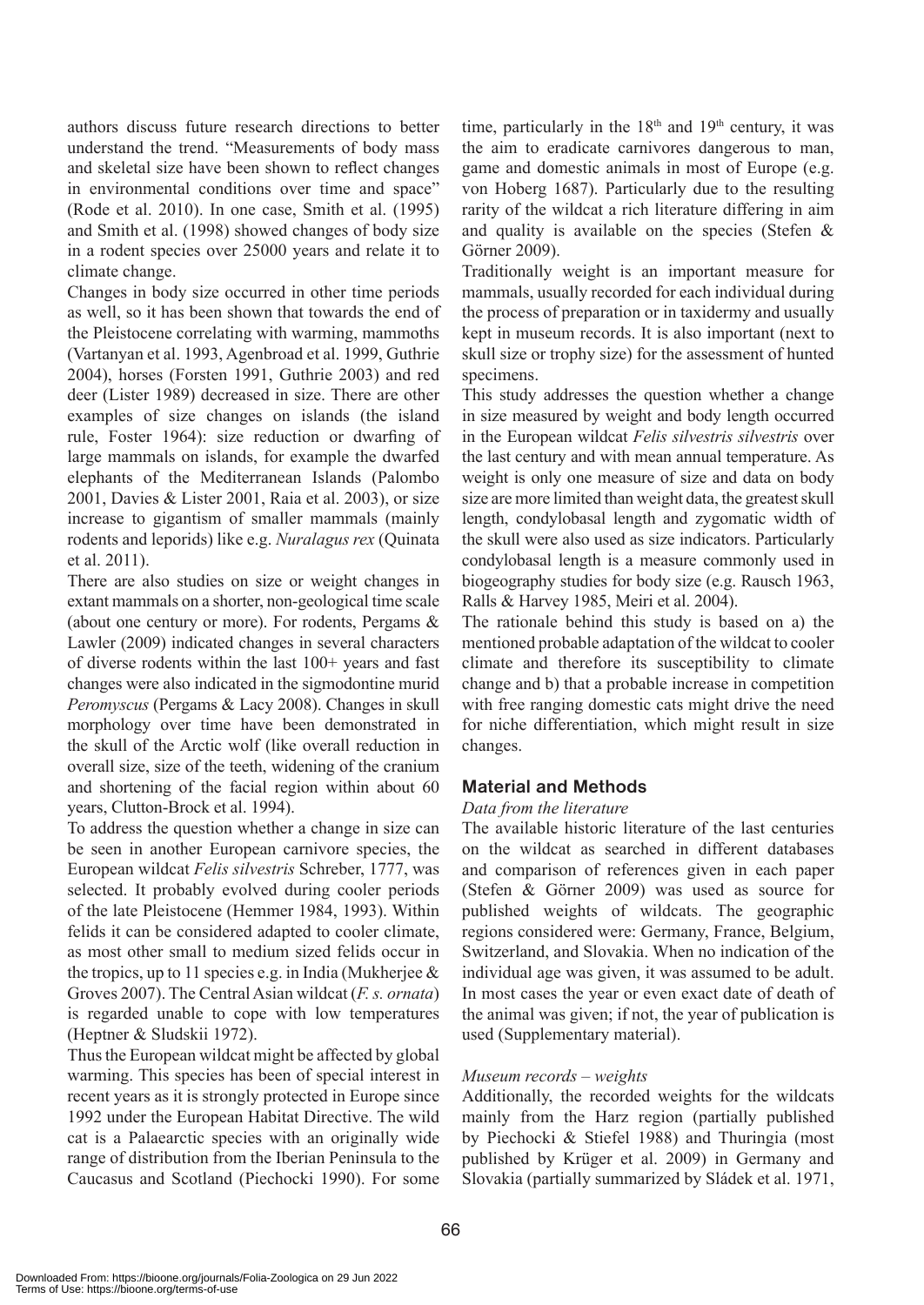Kratochvíl 1976) from museum records were taken into consideration when skulls were measured. Where analysis of skulls was possible (see below), cats with permanent dentition at least of an age of about seven months (Condé & Schauenberg 1969) were listed as "adults". The weights recorded in the museum collections were analyzed alone and later combined with the weights for individual wildcats from the historic literature.

## *Museum records – skull parameters*

The greatest skull length (gsl), condylobasal length (cbl) and zygomatic width (zw) were measured with digital calipers to the nearest 0.01 mm. The measurements represent standard measures in mammalogy, and were taken as in Stefen & Heidecke (2011) and Stefen (2012a).

Material and/or museum records have been studied in the following institutions:

AAT, Arbeitsgruppe Artenschutz Thüringen (Species conservation group Thüringen), collection situated in Ranis, Thuringia, Germany; Institute of Vertebrate Biology, Academy of Sciences of the Czech Republic, Brno, Czech Republic; MHNG, Muséum d'Histoire Naturelle, Geneva, Switzerland; MTD, Senckenberg Naturhistorische Sammlungen Dresden, Museum für Tierkunde, Germany; NMB, Naturhistorisches Museum Basel, Switzerland; NMBE, Naturhistorisches Museum der Burgergemeinde Bern, Switzerland; NOK, Naturkundemuseum im Ottoneum, Kassel, Germany; SMB, Šariš Museum Bardejov, Natural Sciences, Slovakia; SMF, Senckenberg Forschungsinstitut und Naturmuseum Frankfurt, Germany; ZFMK, Zoologisches Forschungsmuseum Alexander König, Bonn, Germany; ZMB, Zoologisches Museum Berlin, Germany; and ZSM, Zoologische Staatsammlung München, Germany. Where possible, wildcats were determined on the basis of cranial volume measured with glass beads of 1 mm in diameter and a graded cylinder. Cranial volume ranges from 32.5-50 cm3 in wildcats and from  $20-35$  cm<sup>3</sup> in domestic cats (Piechocki 1990). For cats with a cranial volume of  $32-35$  cm<sup>3</sup> the cranial index (= greatest total skull length: cranial volume) has to be calculated. A cranial index  $\leq$  2.75 is indicative of wildcats while an index > 2.75 is indicative of domestic cats (Schauenberg 1969). Also records of intestine length were used: males (m): 120-170 cm, females (f): 110-150 cm in wildcats and m: 165-254 cm, f: 155-220 cm for domestic cats (Piechocki 1990) and intestine index for wildcats 2.13-3.16 (m), and 2.04-3.17 (f) and

for domestic cats 3.27-4.84 (m and f) (Schauenberg 1977). Individuals that could not be clearly assigned were excluded.

#### *Geographic and climate data*

The locality data were taken from the museum records and the geographic parameters latitude, longitude and elevation above sea level were identified for the locations using (http://de.mygeoposition.com) to the closest as possible. The latitudinal range of the wildcats studied is 10.54°, from 43.02 to 53.56 N, the longitudinal range is 40.19°, from 4.46 to 44.65 E, and the altitude ranges from about 10 to 1000 m. As locality information in the analyzed literature varies substantially, they were only assigned to the regions. The current climate change is evident in increasing temperatures (Luterbacher et al. 2004, IPCC 2013, Jones 2014) and extended growing season in Europe (e.g. Menzel & Fabian 1999). Global mean annual temperature data were taken from Hansen et al. (2001, http://data.giss.nasa.gov/gistemp/tabledata\_v3/GLB. Ts.txt from 1880 to 2013). There is a strong positive correlation between the year and the mean annual temperature (Pearson correlation  $0.777**$ , P = 0.000,  $N = 507$ ).

#### *Statistical analyses*

Basic descriptive statistics including the analysis of outliers, Q-Q plot, a stem-leaf plot and histogram were



**Fig. 1.** Scatter diagram of weights to year of death or publication given for wildcats in the literature from Central Europe differentiated according to sex. Data as in Supplementary material.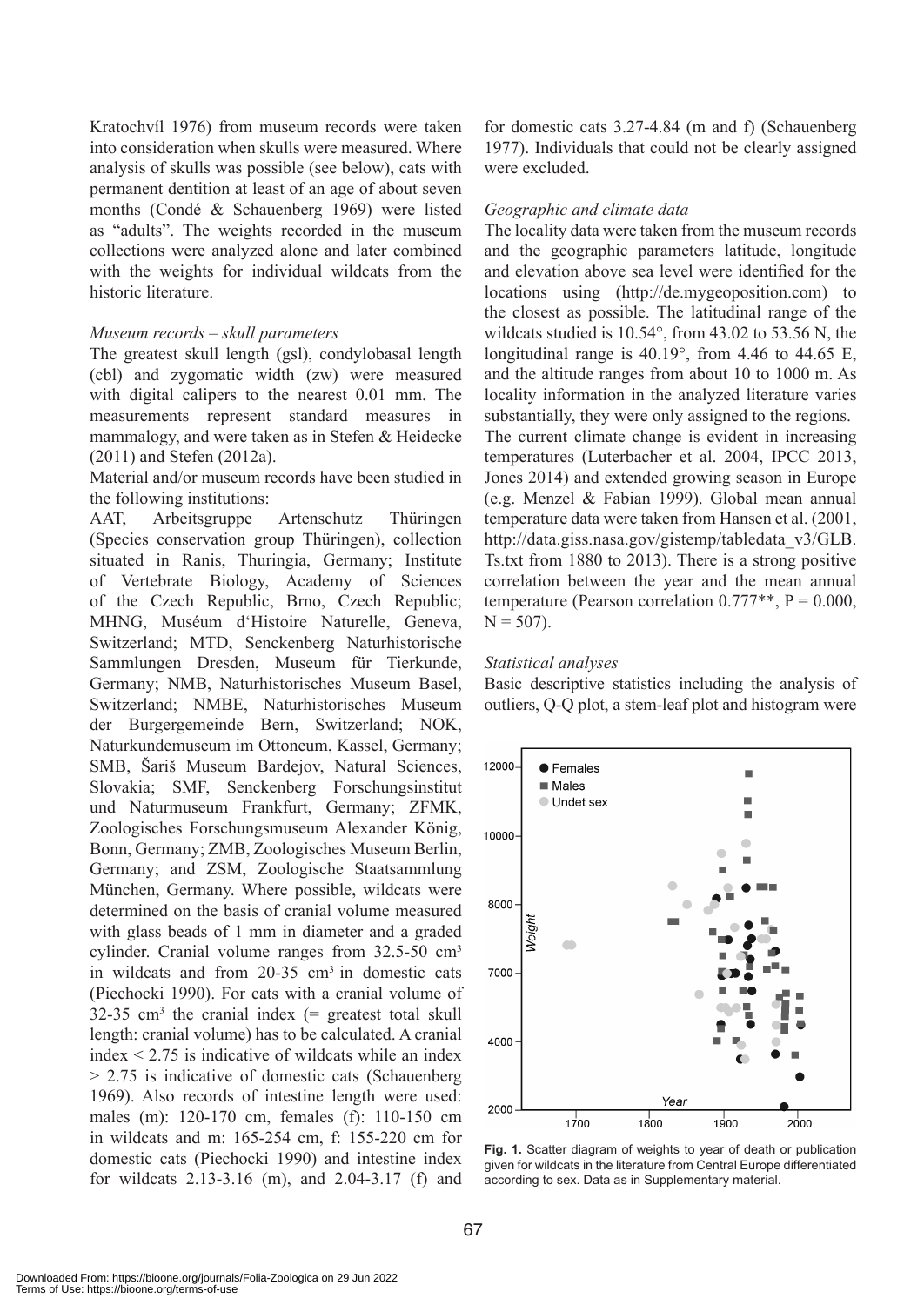

Fig. 2. Scatter diagrams of weights (g) to the year of death for wildcats from museum records and the literature from Germany and Slovakia. a) males, b) females. Open symbols indicate museum records; grey symbols indicate data from the literature. Weights up to 11.9 kg are considered.

performed for weight, cbl, gsl and zw and were used to see if the data fit a normal distribution and whether outliers exist. Statistical analyses include Pearson's correlations (bivariate) of weight (BM), body length (BL), gsl, cbl and zw to the year of death (or publication) and global mean annual temperature, as well as to the geographic variables latitude, longitude and altitude. To test for statistically significant differences between samples, Student's t-tests on the 0.05 % significance level were performed. In cases where the variances were unequal, the Mann-Whitney U-test was used. The statistical analyses were performed using SPSS 14.

### **Results**

#### *Literature data*

The fairly rich literature on the European wildcat from Central Europe lists some weights for individual wildcats mainly in the late 19<sup>th</sup> century, starting around 1860 with one reference from 1831 (Lenz 1831). In total 113 records were found; three for juveniles, six of 14 kg and more, and three of 12 to 13.9 kg which were eliminated so that 101 records remained. The Q-Q plots and histograms with indicated normal distribution showed that weights beyond 12 kg were clear outliers and therefore they were eliminated

**Table 1.** Descriptive statistics for body length (BL from snout to tail in mm) and body mass (BM in g) from museum records only. Abbreviations: reg – region, Ger – Germany, Slov – Slovakia; sex: f – female, m – male; N – number of specimens; min – minimum; max – maximum; SE – standard error of mean; SD – standard deviation.

|           | reg  | sex          | N   | range | min  | max  | mean    | <b>SE</b> | <b>SD</b> | variance |
|-----------|------|--------------|-----|-------|------|------|---------|-----------|-----------|----------|
| <b>BM</b> | Ger  | f            | 46  | 4205  | 1395 | 5600 | 3305.30 | 137.87    | 935.07    | 874363   |
| BM        | Ger  | m            | 68  | 4547  | 1953 | 6500 | 4549.97 | 131.96    | 1088.21   |          |
| BM        | Slov | f            | 99  | 6250  | 1750 | 8000 | 4007.47 | 117.37    | 1167.78   | 1363709  |
| BM        | Slov | m            | 193 | 7750  | 2050 | 9800 | 5219.82 | 108.30    | 1504.56   | 2263685  |
| BM        | all  | $\mathbf{f}$ | 146 | 6605  | 1395 | 8000 | 3786.74 | 94.38     | 1140.36   | 1300423  |
| <b>BM</b> | all  | m            | 269 | 7847  | 1953 | 9800 | 5030.07 | 87.31     | 1432.01   | 2050649  |
| BL        | Ger  | f            | 31  | 320   | 450  | 770  | 539.74  | 10.42     | 58.02     | 3366     |
| BL        | Ger  | m            | 42  | 277   | 393  | 670  | 581.62  | 7.99      | 51.80     | 2683     |
| BL        | Slov | f            | 94  | 288   | 402  | 690  | 549.89  | 4.511     | 43.739    | 1913     |
| BL        | Slov | m            | 187 | 370   | 490  | 860  | 596.87  | 3.723     | 50.911    | 2591     |
| BL        | all  | f            | 126 | 368   | 402  | 770  | 547.71  | 4.24      | 47.59     | 2265     |
| BL        | all  | m            | 237 | 467   | 393  | 860  | 593.74  | 3.29      | 50.63     | 2563     |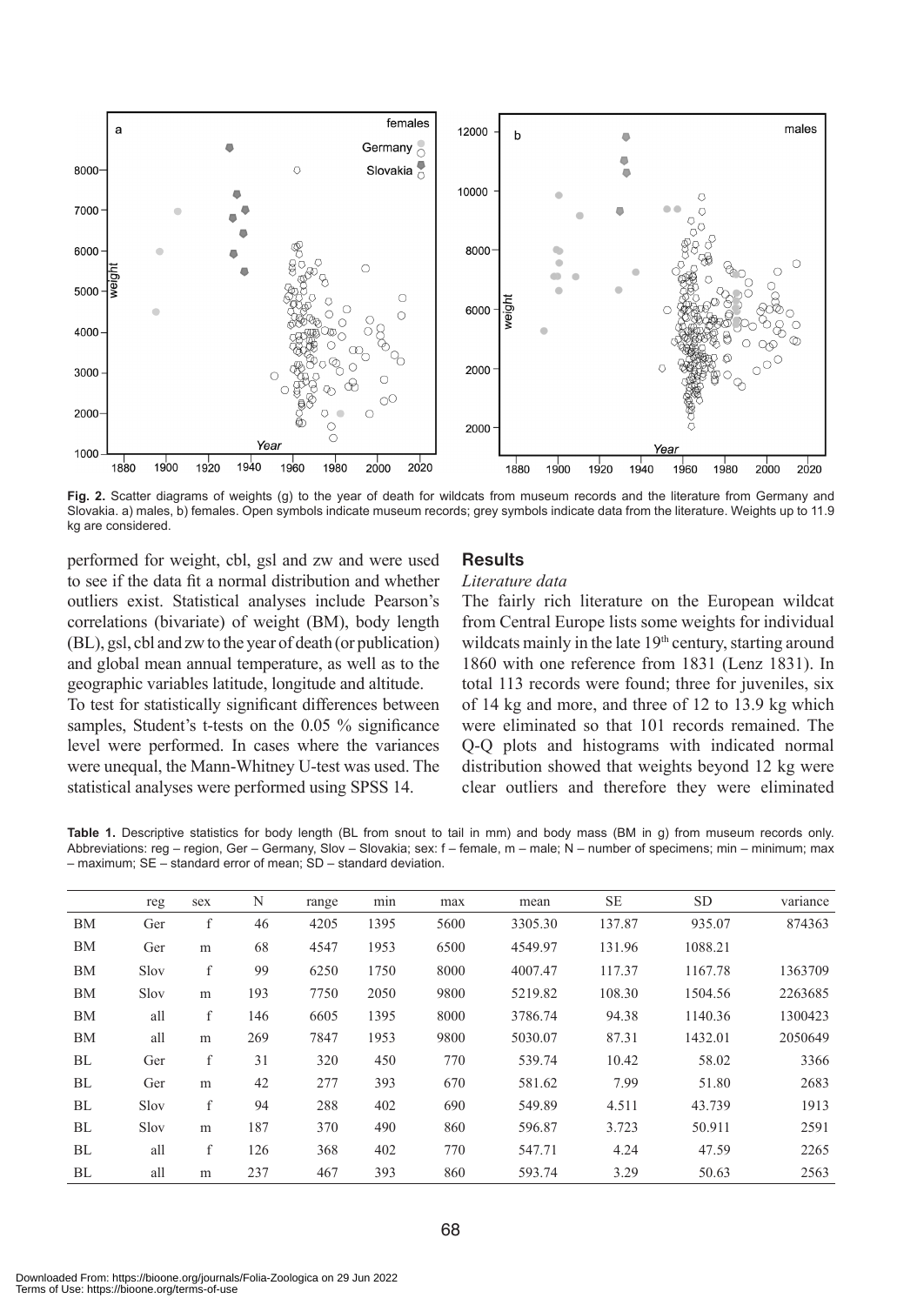| Table 2. Statistical significant Pearson correlations of body mass (BM) and body length (BL) for the different samples from museum records            |
|-------------------------------------------------------------------------------------------------------------------------------------------------------|
| only (Germany, Slovakia, and all combined) separated for sex (f – females, m – males) differences to the year of death (Y) and mean                   |
| annual temperature (aT) for all cases or only those from winter or autumn, seasons 1 and 4 (sea 1&4). Correlations are given as: correlation          |
| coefficient $*$ – significant on the 0.05 level and ** significant on the 0.01 level, $P -$ probability and N – number of cases, nc – no correlation. |

| Correlation              | Germany f | Germany m                             | Slovakia f | Slovakia m                             | all f                                 | all m                                  |
|--------------------------|-----------|---------------------------------------|------------|----------------------------------------|---------------------------------------|----------------------------------------|
| $\mathrm{BM}/\mathrm{Y}$ | nc        | nc                                    | $\rm nc$   | nc                                     | nc                                    | $-0.175**$<br>$P = 0.004$<br>$N = 267$ |
| BM/aT                    | nc        | nc                                    | nc         | nc                                     | nc                                    | $-0.156*$<br>$P = 0.001$<br>$N = 267$  |
| BL/Y                     | nc        | $-0.513**$<br>$P = 0.001$<br>$N = 40$ | nc         | $+0.326**$<br>$P = 0.000$<br>$N = 187$ | nc                                    | nc                                     |
| BL/aT                    | nc        | $-0.3738*$<br>$P = 0.033$<br>$N = 40$ | nc         | nc                                     | nc                                    | nc                                     |
| $BL/Y$ sea $1&4$         | nc        | $-0.516**$<br>$P = 0.001$<br>$N = 40$ | nc         | $+0.326**$<br>$P = 0.000$<br>$N = 187$ | $-0.179*$<br>$P = 0.046$<br>$N = 125$ | nc                                     |
| $BL/aT$ sea $1&4$        | nc        | $-0.372*$<br>$P = 0.018$<br>$N = 40$  | nc         | nc                                     | nc                                    | $-0.137*$<br>$P = 0.035$<br>$N = 235$  |
| $BM/Y$ sea $1&4$         | nc        | nc                                    | nc         | nc                                     | nc                                    | $-0.175**$<br>$P = 0.004$<br>$N = 267$ |
| BM/aT sea 1&4            | nc        | nc                                    | nc         | nc                                     | nc                                    | $-0.156*$<br>$P = 0.011$<br>$N = 267$  |

**Table 3.** Differences in body mass (BM) and body length (BL) between the sample from Germany (Ger) and Slovakia (Slov) from museum records only separated for females (f) and males (m). Other abbreviations: df – degrees of freedom, N – number of specimens, P – probability, Student's t-test (TT), Mann-Whitney Utest (MWU).

|    |      | df  | P     | N Ger/N Slov |            |
|----|------|-----|-------|--------------|------------|
| ΒM | f    | 143 | 0.305 | 46/99        | TT         |
| BM | m    |     | 0.002 | 68/193       | <b>MWU</b> |
| BL | $-f$ | 123 | 0.082 | 31/94        | TT         |
| BL | m    | 227 | 0.082 | 42/187       | TT         |

from the analyses. The stem-leaf plot even indicates weights above 9000 g as extremes. For Germany, the records come from different geographic regions and in time are concentrated in the late 19<sup>th</sup> century (e.g. Langkavel 1899) and first part of the  $20<sup>th</sup>$  century. The earliest values are listed by Schauenberg (1970) for cats from Switzerland, one dating from 1688 and one from 1692, neither of which are included in further statistical analyses as the gap in time to the other data is large. Weights were mainly given for individuals from Germany and Slovakia and fewer for Switzerland, France, Belgium and the Netherlands (Fig. 1, Supplementary material).

**Table 4.** Pearson correlations of body mass (BM) and body length (BL) to year of death (Y) and mean annual temperature (aT) in the sample from Germany and Slovakia separated for females (f) and males (m) from literature data and museum records combined. Correlations are given as in Table 1.

| Correlation | Germany f                            | Germany m                             | Slovakia f                           | Slovakia m                             | all f                                  | all m                                  |
|-------------|--------------------------------------|---------------------------------------|--------------------------------------|----------------------------------------|----------------------------------------|----------------------------------------|
| BM/Y        | $-0.304*$<br>$P = 0.032$<br>$N = 50$ | $-0.527**$<br>$P = 0.000$<br>$N = 89$ | $-0.499**$<br>$P = 000$<br>$N = 106$ | $-0.250**$<br>$P = 0.000$<br>$N = 197$ | $-0.439**$<br>$P = 0.000$<br>$N = 167$ | $-0.330**$<br>$P = 0.000$<br>$N = 315$ |
| BM/aT       | n                                    | $-0.483**$<br>$P = 0.000$<br>$N = 88$ | n                                    | n                                      | $-0.233**$<br>$P = 0.003$<br>$N = 166$ | $-0.222**$<br>$P = 000$<br>$N = 310$   |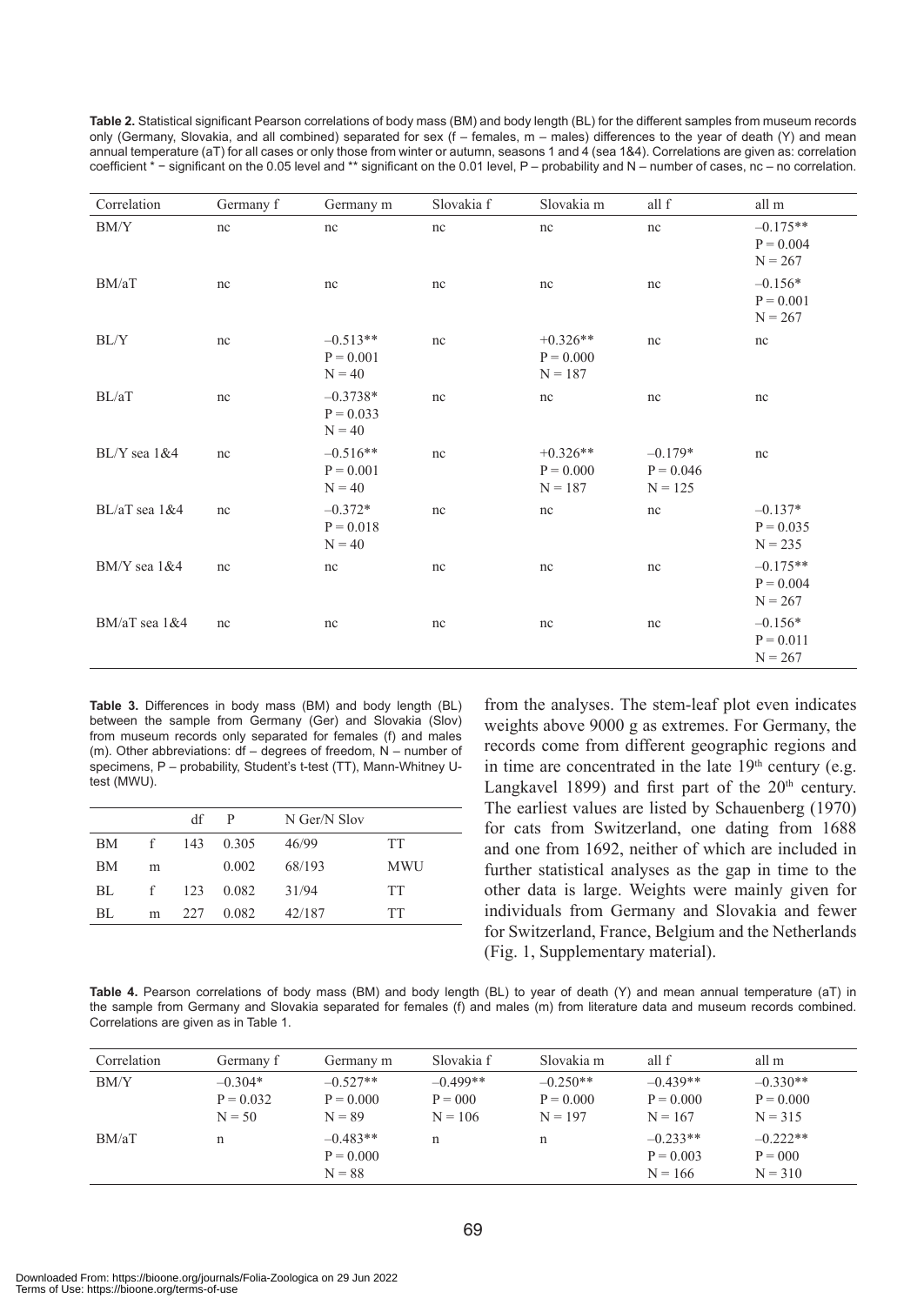

**Fig. 3.** Scatter diagrams of the greatest skull length (gsl in mm) for wildcats from Germany and Slovakia; a) females, b) males.

#### *Museum records – weight and body length*

The weights of wildcats in the studied museum records do not exceed 10 kg (Table 1)*.* Only museum records from all regions indicate a statistical significant decrease of weight to year of death and mean annual temperature in males, whereas the separated regional groups do not show that. These, however, show a significant correlation of BL to both parameters. This picture is about equal if only the animals found death in autumn and winter were considered (Table 2). The samples from Slovakia and Germany differ in BM; in BL only in males (Table 3).

**Table 5.** Differences in body mass (BM) and body length (BL) between the sample from Germany (Ger) and Slovakia (Slov) and from the museum records (mrec) and literature data (lit) from the literature and museum records separated for females (f) and males (m). Other abbreviations: gr – group, df – degrees of freedom, N – number of specimens, P – probability, Student's t-test (TT), Mann-Whitney U-test (MWU).

|           | sex | gr1/gr2  | df  |       | N $gr1/gr2$ |           |
|-----------|-----|----------|-----|-------|-------------|-----------|
| BM        | f   | Ger/Slov | 154 | 0.001 | 50/106      | <b>TT</b> |
| BM        | m   | Ger/Slov | 287 | 0.069 | 92/197      | <b>TT</b> |
| BM        | f   | mrec/lit |     | 0.000 | 145/22      | WMU       |
| <b>BM</b> | m   | mrec/lit |     | 0.000 | 269/49      | WMU       |

**Table 6.** Differences in skull measurements gsl – total skull length, cbl – condylobasal length and zw – zygomatic width between the samples from Germany and Slovakia separated for females (f) and males (m). Other abbreviations:  $df - degrees$  of freedom,  $N$ number of specimens, P – probability, Student's t-test (TT), Mann-Whitney U-test (MWU).

|     | sex | df | P     | test       |
|-----|-----|----|-------|------------|
| gsl | f   | 39 | 0.008 | <b>TT</b>  |
|     | m   | 91 | 0.170 | <b>TT</b>  |
| cbl | f   | 41 | 0.001 | <b>TT</b>  |
|     | m   | 90 | 0.033 | <b>TT</b>  |
| ZW  | f   | 40 | 0.029 | <b>TT</b>  |
|     | m   |    | 0.019 | <b>MWU</b> |

# *Museum records and literature data*

Together, literature data and museum records indicate a significant size decrease of wildcats over time and with mean annual temperature in both sexes (Table 4). As the literature yielded only few data on body length, these were not evaluated.

Tests indicate that the two samples of wildcats from Germany and Slovakia differ significantly in weight in females but not in males (Table 5). The two weights > 11 kg are for individuals of undetermined sex and therefore do not influence this correlation.

### *Museum specimens – skull measurements*

No statistically significant correlation of gsl, cbl or zw to the year of death or mean annual temperature was found for both sexes in the German or Slovakian sample alone, but for all females. The Student t-test revealed that gsl, cbl and zw are significantly different between Germany and Slovakia (Table 6).

# **Discussion**

#### *General aspects of weight*

Generally the variation in weight and size is great, may vary with sex, feeding status and thus season and sexual status (in males when they fight for females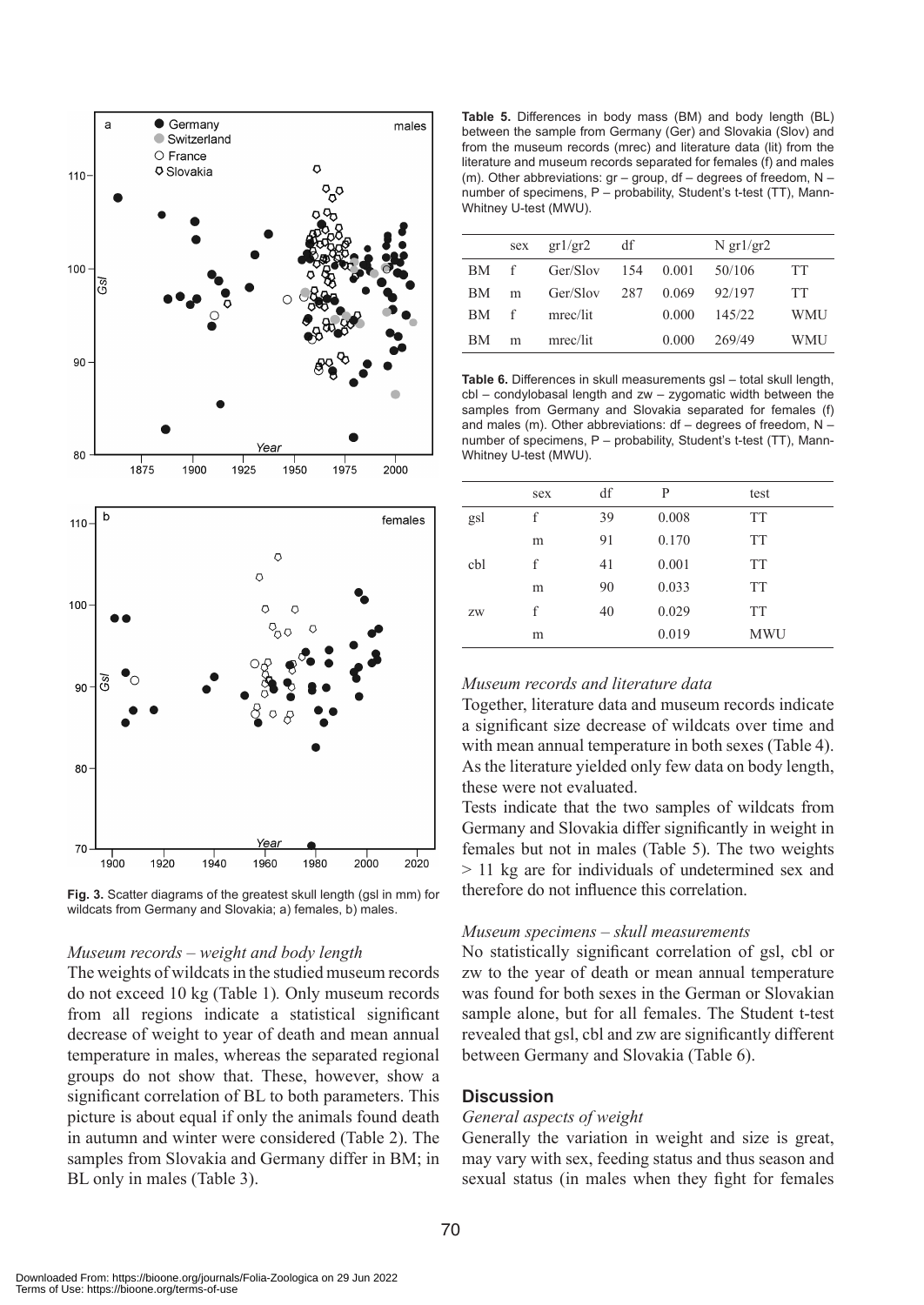| <b>Table 7.</b> Pearson correlations of the skull measurements $qsl - total$ skull length, cbl – condylobasal length and zw – zygomatic width and |
|---------------------------------------------------------------------------------------------------------------------------------------------------|
| body mass (BM) and body length (BL) from museum records to the geographic parpameters lat – latitude, long – longitude and asl – height           |
| above sea level in the samples from Germany and Slovakia, and all separated for females (f) and males (m). Correlations are given as in           |
| Table 1.                                                                                                                                          |

| sex                        | Germany f | Germany m | Slovakia f | Slovakia m | all f                                  | all m                                  |
|----------------------------|-----------|-----------|------------|------------|----------------------------------------|----------------------------------------|
| $\mathrm{BM}/\mathrm{lat}$ | nc        | nc        | $\rm nc$   | $\rm nc$   | $-0.283**$<br>$P = 0.001$<br>$N = 139$ | $-0.163*$<br>$P = 0.010$<br>$N = 247$  |
| BM/long                    | nc        | nc        | nc         | nc         | $+0.262**$<br>$P = 0.002$<br>$N = 139$ | $+0.168**$<br>$P = 0.008$<br>$N = 247$ |
| BM/asl                     | $\rm nc$  | $\rm nc$  | $\rm nc$   | $\rm nc$   | nc                                     | $\rm nc$                               |
| BL/lat                     | nc        | nc        | nc         | nc         | nc                                     | nc                                     |
| BL/long                    | nc        | nc        | nc         | nc         | nc                                     | nc                                     |
| $\mathrm{BL}/\mathrm{as}l$ | nc        | nc        | nc         | nc         | nc                                     | nc                                     |
| cbl/lat                    | nc        | nc        | nc         | nc         | $-0.513**$<br>$P = 0.000$<br>$N = 43$  | nc                                     |
| cbl/long                   | nc        | nc        | nc         | nc         | $+0.410**$<br>$P = 0.006$<br>$N = 43$  | $\rm nc$                               |
| cbl/asl                    | nc        | nc        | nc         | nc         | nc                                     | $\rm nc$                               |
| gsl/lat                    | $\rm nc$  | $\rm nc$  | nc         | $\rm nc$   | $-0.391*$<br>$P = 0.011$<br>$N = 41$   | nc                                     |
| gsl/long                   | $\rm nc$  | $\rm nc$  | $\rm nc$   | $\rm nc$   | $+0.319*$<br>$P = 0.042$<br>$N = 41$   | $\rm nc$                               |
| gsl/asl                    | nc        | nc        | nc         | nc         | nc                                     | nc                                     |
| $\rm zw/lat$               | nc        | nc        | nc         | nc         | $-0.322*$<br>$P = 0.037$<br>$N = 42$   | nc                                     |
| zw/long                    | nc        | nc        | nc         | nc         | $\rm nc$                               | $+0.247*$<br>$P = 0.017$<br>$N = 92$   |
| zw/asl                     | nc        | nc        | nc         | nc         | nc                                     | nc                                     |

or space) and reproduction or lactating in females, age, illness etc. Size and weight also change with ontogeny and age and vary substantially with feeding status associated with the seasons (Piechocki 1986). For several Carnivora and felid species including the European wildcat sexual dimorphism in size and weight is known (e.g. Petrov 1992). Therefore, it is difficult to use data of specimens of unknown sex or pooled data for females, males and unsexed individuals. For this reason, several data could not be included in the analysis here as there are a fair amount of unsexed individuals in the literature data (Fig. 1). Any given weight is considered somewhat imprecise

as it varies with freshness and time the cadaver spent in frost, integrity of the specimen (relevant sometimes in road casualties), and last but not least accuracy of equipment. Weights given in historic hunting literature may also be imprecise because they are scaled differently, or because the scale was not well maintained. Precision could also be influenced by the hope to reach record sizes, or individuals having been broken open, though the latter is usually not relevant for wildcats as it is only common for game used for human consumption. Also conversion problems between metric units might change weight data slightly. Most given values appear rounded to 500 grams.

Evolutionary changes in size and weight changes are probably driven by ecological and physiological factors by as yet fairly unknown mechanisms (Smith & Lyons 2011). Some have been associated with climate change (Gardner et al. 2011), but also other causes have been discussed (Rosvold et al. 2014).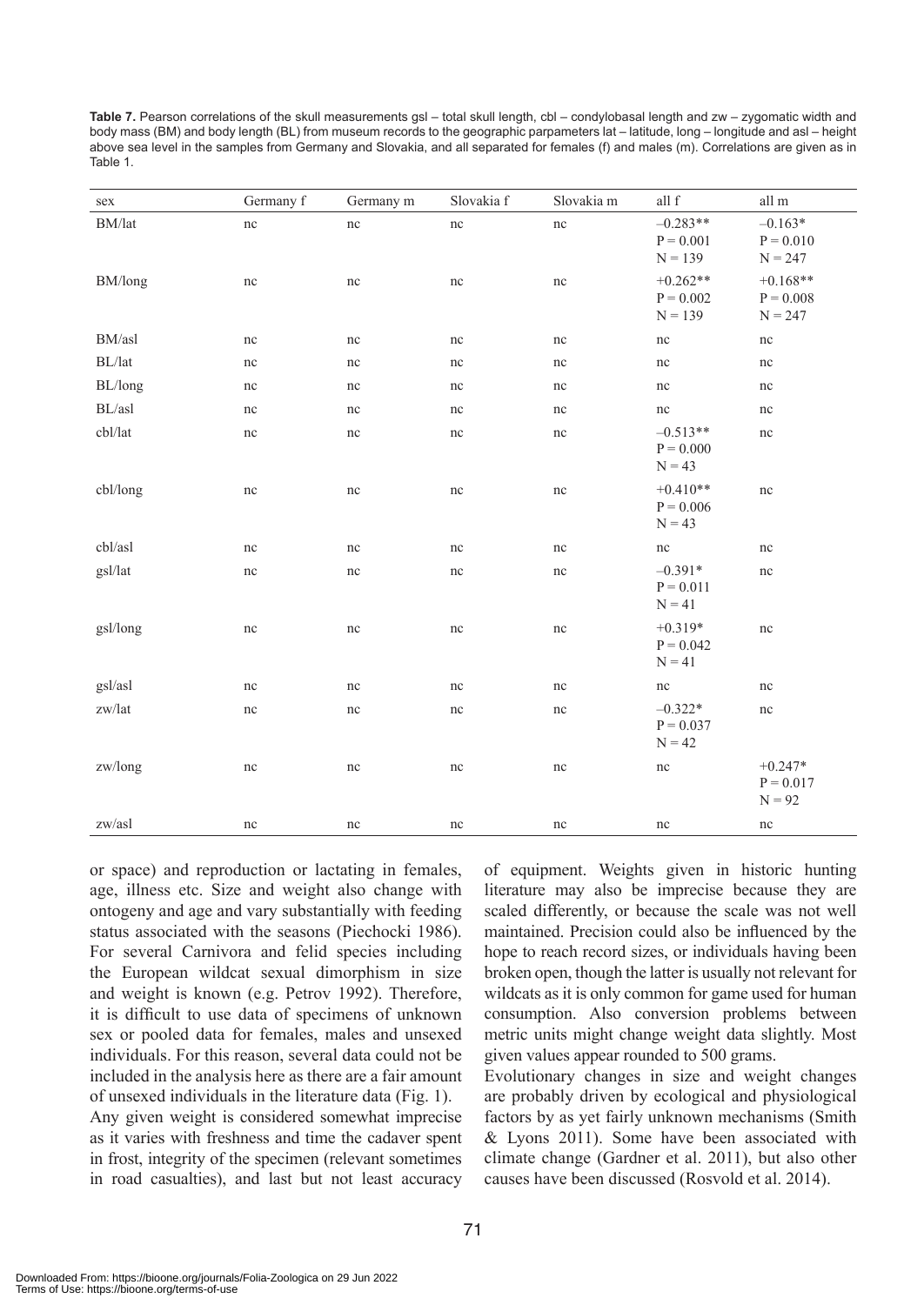## *Weights from literature data and museum*

Most weights given in the consulted historic hunting literature fall within the weight range retrieved from museum records, up to 10 kg at most for males, but nine values were  $\geq 11$  kg. The higher weights given are 11.50 kg for an unsexed individual from Germany (Lehnen 1956), 12 and 14 kg for individuals in France (Condé & Schauenberg 1971) and 10 to 12.4 kg for males in Slovakia (Lindemann 1953, Supplementary material). A few individual weights of 14 to 18 kg exceed even these values and were published by Zurian (1955, cited by Lindemann 1955) and copied and reiterated by others like van den Brink (1957). These values have been discussed and criticized as unrealistic by Sládek et al. (1971) and Condé & Schauenberg (1971). The circumstances of Zurian's (1955) publication and whether he actually dealt with wildcats cannot be checked any more. There is only one other record that states 14 kg for a French wildcat (Philipon 1930), cited in Condé & Schauenberg (1971), Supplementary material.

The other "large" weights of 10 to 12 kg can be discussed, and might be unrealistically enlarged. But in this range might well be rare but realistic exceptions for wildcats, as the records come from different regions and sources (Supplementary material) and as few records for domestic cats (two individuals of 18 kg and even 21.3 kg and a cat breed reaching about 11 kg; not scientifically proven) indicate. Modern domestic cats might be "stuffed" more than any wildcat would be. Kratochvíl (1966) regards 15 kg as the absolute upper limit of possible weights for wildcats.

# *Change of weight with time*

Weight for wildcats does only show a significant change with time and annual mean temperature in males from all regions in the museum records, but this is over a period of about 60 years only (Fig. 2). As most of the Slovakian individuals which are significantly heavier than the German ones, predate the latter the regional difference could bias this result. Also the German sample might be more affected by hybridization (see below) which again might influence this result, so that the correlation to year of death results from one or both of these two points. For body length the museum records indicate a significant decrease over time and with temperature in males in Germany and with year in Slovakian males (Table 2) which indicates at least some change.

When weights from the literature are added more samples show a significant correlation to the year of death. The extraordinarily high weights exceeding 12 kg were not included in this analysis. One explanation for the apparently higher weights in former times might be that the weights given in the historic hunting literature were taken with less care than the museum records. Also, only extremely large wildcats might have been considered worthy of publication. But at some times wildcats were so rare that each one might have been considered worth a note. The records in the literature date from an earlier time period, mainly prior to 1950 (Fig. 1). Thus, the combination of museum records and literature data might indicate that wildcats reached larger weights prior to 1940 or 1950, the time of the beginning of the current population growth (Haltenorth 1940, Röben 1974). This increase of the population might have included a higher degree of hybridization, minimizing the body mass of wildcats as domestic cats are generally slightly smaller and of less weight.

But genetic studies indicate a generally low level of hybridization in the wildcat population of eastern Germany (Hertwig et al. 2009). For Slovakia the history of the size of the wildcat population is less well known and therefore it is difficult to speculate about hybridization.

In a study of morphological change over time in rodents material collected before and after 1950 was compared (Pergams & Lawler 2009), which corresponds to the time line between literature data and museum records available for wildcats. The time period from which museum records and specimens are available might be too short to pick up the signal in weight change. However, Rode et al. (2010) indicated changes in skull width and body length of female polar bears over the shorter time period from 1982 to 2006 under conditions of declining sea ice. The change in ecological conditions can be assumed to be more extreme in the arctic regions than in Central Europe, causing stronger morphological responses. The wildcat, even the form *F. s. silvestris* has a large geographic range and thus might be adapted to different climate regimes (from more atlantic in the Rhine area and more continental in Slovakia).

*Other potential causes for changes in weight and size* The focus of this study is to address the question whether wildcats changed in weight and size with global warming. But looking at size and temperature alone is of course an oversimplification of the probably very complex issue of size changes with time. Atmospheric  $CO<sub>2</sub>$  is considered one of the five major greenhouse gases mainly responsible for anthropogenic climate change (Hofmann et al. 2006). "The mean global atmospheric  $CO_2$  concentration has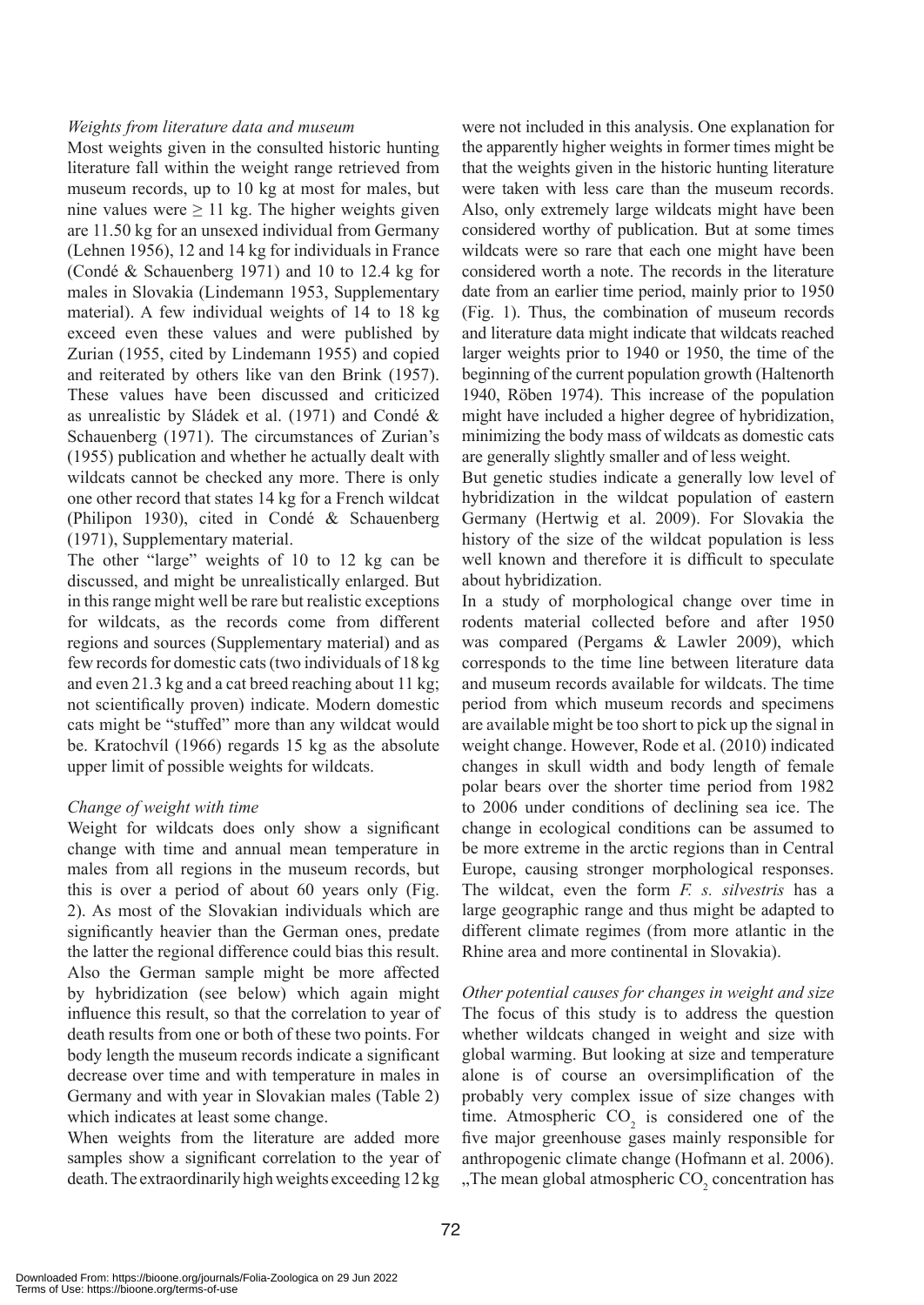increased from 280 ppm in the 1700s to 380 ppm in 2005, at a progressively faster rate each decade …" (Raupach et al. 2007, see also IPPC 2007). To study effects of increased  $CO_2$  level on mammals would be an issue by itself.

The size of mammals is affected – amongst other factors – by food availability mainly during the period of growth (Yom-Tov & Geffen 2011), and therefore, the prey species of wildcats have to be considered here briefly. Changes in prey abundance and diversity or increased seasonal changes in their population dynamics might influence the growth and size of wildcats. They use a number of prey species including insectivores, rodents, lagomorphs, birds, insects and occasional carrion; mammals form the dominant food (e.g. Sládek 1973a, b, Meinig 2002, Stefen 2012b). The species is considered a facultative specialist as it prefers rabbits when available (Moleón & Gil-Sánchez 2003). In Central Europe rodents and in particular *Microtus arvalis* forms their main prey. Over the last century the landscape and land use changed substantially. The availability of small mammals might be influenced and changed by land use. Particularly agriculture, representing the dominant land use in Western Europe, changed markedly beginning with the 1940s. Mainly increasing intensity and use of more machines lead to increased plot size, less hedgerows or margins with other vegetation, less crop diversity, increased use of fertilizer, herbicides, fungicides, and rodenticides (as e.g. summarized for England by Robinson & Sutherland 2002). Earlier changes occurred in the middle of the  $18<sup>th</sup>$  century when the tradition of cultivating three crops in regular sequence slowly changed, and potatoes, beet and peas were increasingly used and started to alter soil chemistry (Witticke 2014). Parallel to the changes in the  $20<sup>th</sup>$  century the populations of many organisms living on agricultural land decreased (Robinson & Sutherland 2002). Also the crops themselves were "engineered" for better performance, changed in quality and growth performance. Additionally in Central Europe increasingly canola and maize are cultivated and form large monocultures. Some studies address the differences in mammal communities between intensely and less intensely used landscapes (e.g. de la Peña et al. 2003, Michel et al. 2006, Heroldová et al. 2007, Fischer et al. 2011). The most intensely used area showed the lowest diversity of small mammals and the bank vole (*Clethrionomys glareolus*) was characteristic for this area (Michel et al. 2006). The decrease of hare (*Lepus europaeus*) has been attributed to changes caused by agricultural

intensification (Smith et al. 2005) and also for the dramatic decrease of the common hamster (*Cricetus cricetus*) often changes in agricultural practice are considered as cause (e.g. La Haye et al. 2014). According to historic literature the common hamster was also part of the wildcat's diet and a change in prey species with the decreased availability of some prey species for the wildcat has been hypothesized (Stefen 2012b). It can be assumed that the overall abundance of small mammals in fields decreased over the last century due to rodenticides, but an exact assessment or even less a correlation to the changes in size of the wildcat (or other predators) is impossible.

However, agricultural land is not the main habitat of wildcats, they mainly use woodlands and open grasslands, the edges apparently are important and their preferred habitat has been described as mosaic landscape (at least at the Iberian peninsula Lozano et al. 2003). Mountainous woodlands have been the refugium of wildcats during its persecution and therefore they might have been influenced by changes in woodland or forest management or use and resulting changes in small mammal communities. Even though forest appear stable to most humans, they are dynamic structures in time through natural processes and human activity. What the early Holocene woodlands actually looked like is difficult to assess and is discussed. Relevant for the brief considerations here are aspects of changes of forest management of the last centuries. In the middle of the 18th century the forests of Central Europe were strongly overused: traditional use as wood pasture, the collection of forest litter and firewood but also the need of wood for rafting of timber, metallurgical processes, heating, building etc. increased the demand of wood. Hunting and the collection of wild berries also occurred in woods and forests. The natural rejuvenation of beech and silver fir was impossible. At the end of the  $18<sup>th</sup>$  century at least Thuringia (Germany) did not have continuous closed woodlands any more (Witticke 2015). In the beginning of the  $19<sup>th</sup>$  century the fast growing species pine and spruce were used for reforestation. These species were originally intended to form the transition to allow rejuvenation of beech and fir but turned out to become the main aim of forest management (Witticke 2014, 2015). This brief sketch indicates the long term dynamics in forests and all species using this habitat had to adapt; this includes the wildcat. Whether and how these changes affected small mammal diversity and abundance can only be speculated. Probably there always has been and still is some food for the wildcat also in forests particularly *Apodemus sylvaticus* and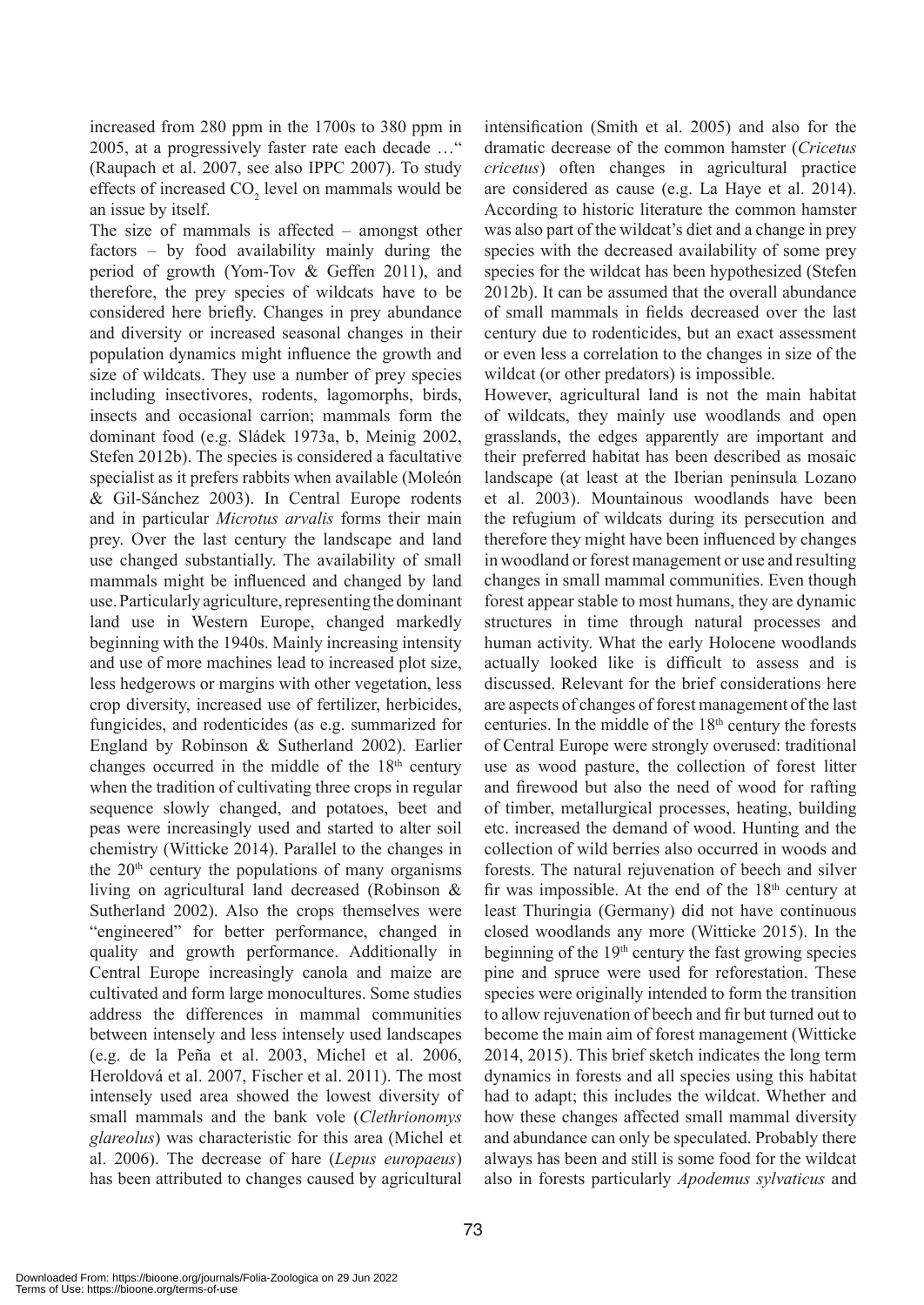*Clethrionomys glareolus* (Kulicke 1960, Bäumler 1977).

The wildcat can tolerate human activities in forests as observations of the use of anthropogenic structures indicate (Vogt 1985). Wildcats have been recorded close to and in villages in Germany particularly in very cold winters when food was scarce (Piechocki 1990), but also in Russia (Heptner & Sludkii 1972), Scotland (Scott et al. 1993) and France (Artois 1985). This indicates that probably the increase of urbanization and inhabited landscape might not have a great influence on wildcats. The associated increase of traffic on roads (and rail) increased the casualties among wildcats and other mammals but does not influence weight.

Thus, considering these factors which might influence long-term changes in the wildcats weight and size is very speculative and in detail beyond the scope of this study. And there might be many more factors remaining unconsidered.

# *Cranial measurements as indications of size and change with time*

The skull measurements only indicate significant changes with time in all females (not shown). As several specimens from the late 19<sup>th</sup> and early 20<sup>th</sup> century are not sexed, the time span from which material is available is restricted (Fig. 1).

The skull parameters differed significantly between the German and Slovakian wildcat sample.

In other studies it had been shown that cranial volume in particular is larger in the wildcats from the Carpathians than in the sample from the Harz region (Krüger et al. 2009, Platz et al. 2011, Stefen & Heidecke 2011). Other variables compared appeared in similar range in both populations Stefen & Heidecke (2011). This might indicate a higher degree of hybridization in the Harz region compared to Slovakia, but is not subject of further discussion here.

# *Correlation to geographic parameters*

For *Felis silvestris* (including all forms or subspecies that are usually distinguished: *F. s. lybica*, *F. s. silvestris*  and *F. s. ornata* from Europe, Asia and Africa) Meiri et al. (2004) found a positive significant correlation of cbl and latitude. Yamaguchi et al. (2004) indicated similarities and differences between the wildcats from Europe and Asia and revealed different recent evolutionary histories of distribution expansions. Therefore, looking for latitudinal correlation in *F. silvestris* from all continents together does not seem to be representative of the distinguished wildcat forms. Here only *F. s. silvestris* from parts of continental Europe indicated a correlation of cbl to latitude for females only. The negative correlation to latitude is diverging from Bergmann's rule as has been shown for other carnivores as well (Meiri et al. 2004). Why a correlation is only found in females is not clear.

Two constraints might influence the result as they might have lead to skewed samples not representing the populations well: wildcats in Germany were "collected" as individuals found dead as they were under protection at the time of collection, whereas in Slovakia they were shot. The animals found dead might represent weaker, smaller individuals than those shot at random. More data collection should go on to reveal long term trends with probably ongoing changes in temperature and resulting changes of faunal composition and increased human activity in some areas. Another factor that might be considered in studies with detailed collection of relevant data is how competition to domestic cats or other predators in areas with low abundance of small mammals influences the body size of wildcats.

Overall the available data on body weight and body length to test whether the wildcat decreased in weight and size over the last century and with changes in mean annual temperature are unsatisfying. All weight data together indicate that the wildcats decreased in body mass over the last century, but not so within the last 60 years. As the samples from the literature and museum records represent different time periods, prior to and after about 1950, it is difficult to decide whether the literature data might be unrealistically high, or there was a real decrease in weight. The decrease in body length in the museum records could support the latter, but the lack of a decrease in body weight cannot be explained. And the geographic differences indicated by the correlations to latitude and longitude and in the comparisons of the samples further complicate the picture.

Maybe a weight change occurred prior to about 1950. The cranial measurements as proxies of size of material from about 1900 to 2010 with a clear focus on the second half of the  $20<sup>th</sup>$  century (Fig. 3) do not indicate a clear change over this time period in the samples. A multivariate analysis to test for differences in German wildcats with time was difficult due to the small sample sizes of well sexed individuals (Stefen 2012a). But slight differences are indicated, and for Scotland, changes in skull morphology in wildcats relative to domestic cats were found (French et al. 1988).

# *Conclusions for collections in the future*

Even though there is a substantial amount of literature on the European wildcat from more than a century,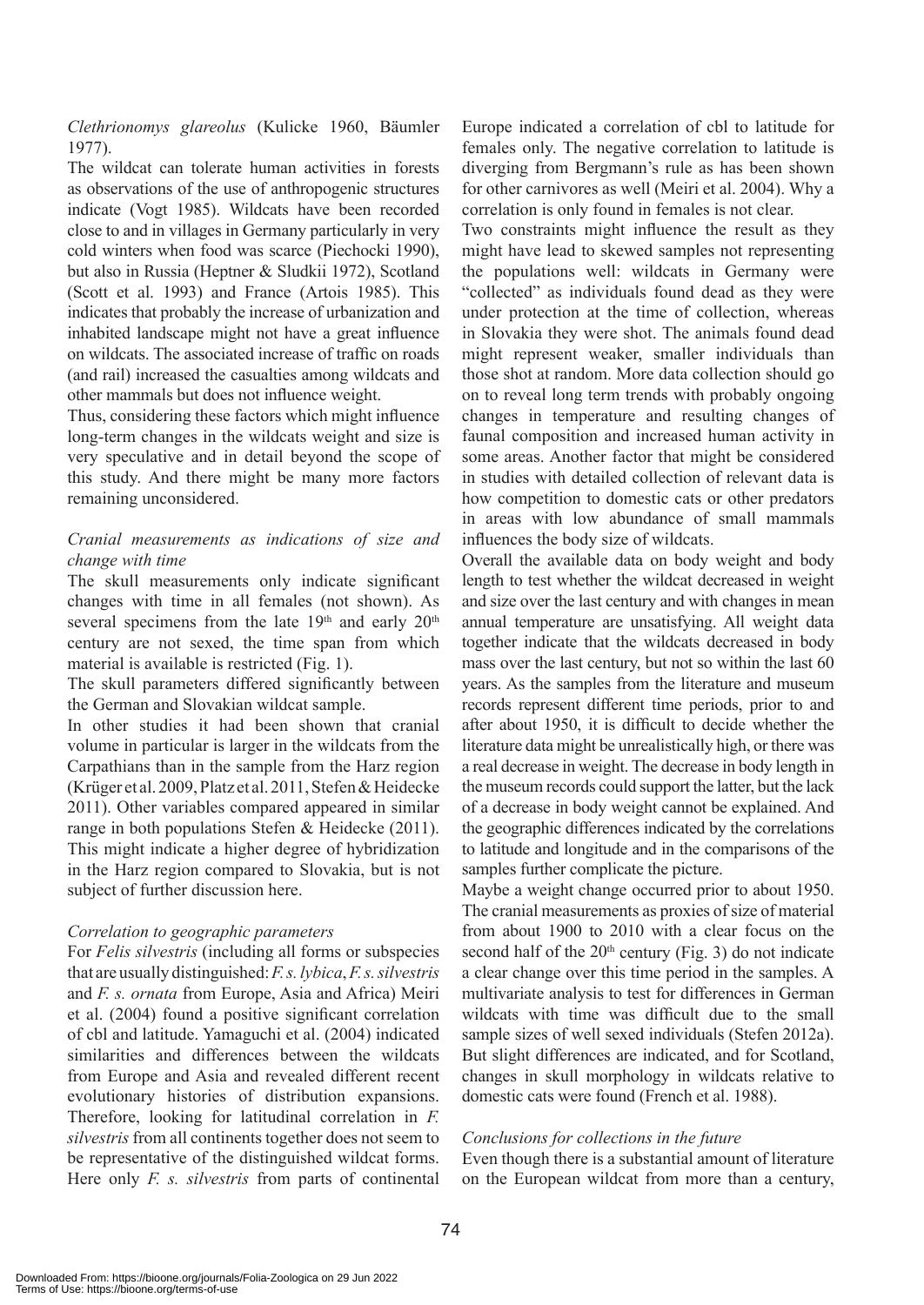it is difficult to get records of weights of individual specimens well spread over a century or more. Besides the difficulties with the recorded weights in general as outlined, there is also the problem that only few regions of the species distribution are represented. The same also holds for the fair amount of museum specimens. They are concentrated from few regions and time periods. The regional concentration is certainly due to the extirpation of wildcats in many regions at the beginning of the  $21<sup>st</sup>$  century and the collection of material in only a few refuge areas. There is also the problem that many specimens, e.g. some of those mentioned in the literature, were preserved by individuals or, if they were donated to a collection, might not have survived problems of two World Wars and different restructuring of collections or museums. Additionally, not all data for all museum specimens are (still) available; in several cases sex, weight and body measurements are unfortunately lacking today. Overall, this suggests that it is still important to collect apparently trivial weight and body measurement data on more specimens of all species, particularly rare ones, to document them well (ideally with the individual together, but at least identifiably as individual) at relevant, publicly accessible, and hopefully in future still persisting collections. It is important to keep them in reference books, labels and/or in digital form, so that they can be used today and in future research. Publication only in reports that are not publicly available is not sufficient; in case of an internet database, future accessibility to other researchers and maintenance must be guaranteed. Otherwise lots of questions that arise now with climate change will later face the same problem of unsuitable sample or data sets.

#### **Acknowledgements**

*I want to thank Dr. K. Schneider, Central Repository for Natural History Collections of the University Halle-Wittenberg, Halle; Mrs. K. Krohmann, SMF; Dr. R. Hutterer, ZFMK; Dr. F. Meyer and Mrs. N. Lange, ZSM; Dr. T. Jászay, SMB; Drs. S. Hertwig and P. Lüps, Bern; and Mr. M. Görner, AAT, very much for the repeated access to the wildcats and the recorded data in their collections. And I want to thank the editor and reviewers for their constructive comments. Mr. G. Barenberg, Dresden, native speaker, checked the English.* 

#### **Literature**

- Agenbroad L.D., Morris D. & Roth L. 1999: Pygmy *Mammuthus exilis* from Channel Islands National Park, California USA. *Deinsea 6: 89−102.*
- Anonymous 1879: Le chat sauvage. *Le Rammeau de Sapin, Neuchâtel 13: 11*.
- Anonymous 1886: Jagdstatistisches und Jagdliches aus Graubünden. *Diana 3: 88−91, 99.*
- Anonymous 1915: Without title. *Diana 31: 109*.
- Anonymous 1925: Photo and legend. *Wild und Hund 32: 180.*
- Artois M. 1985: Utilisation de l'espace et du temps chez le renard (*Vulpes vulpes*) et le Chat Forestier (*Felis silvetris*) en Lorraine. *Gibier Faune Sauvage 3: 33−57.*
- Ashton K.G. 2002: Patterns of within-species body size variation of birds: strong evidence for Bergmann's rule. *Glob. Ecol. Biogeogr. 11: 505–523*.
- Ashton K.G., Tracy M.C. & de Queiroz A. 2000: Is Bergmann's rule valid for mammals? *Am. Nat. 156: 390–415*.
- Bäumler W. 1977: Herbizideinsatz und Mäuse in Forstkultur. *Anz. Schädlingsbek. Pflanzenschutz Umweltschutz 50: 51–55.*
- Calder W.A. 1984: Size, function and life history. *Harvard University Press, Cambridge, MA*.
- Cantuel P. 1955: Remarques sur le squelette d'un chat sauvage, *Felis silvestris* Scheber. *Mammalia 19: 470−477*.
- Cardillo M., Mace G.M., Jones K.E., Bielby J., Bininda-Emonds O.R.P., Sechrest W., Orme C.D.L. & Purvis A. 2005: Multiple causes of high extinction risk in large mammal species. *Science 309: 1239–1241*.
- Clutton-Brock J., Kitchener A.C. & Lynch J.M. 1994: Changes in the skull morphology of the arctic wolf, *Canis lupus arctos*, during the twentieth century. *J. Zool. Lond. 233: 19−36*.
- Condé B. & Schauenberg P. 1969: Reproduction du Chat forestier d'Europe (*Felis silvestris* Schreber) en captivité. *Rev. Suisse Zool. 76: 183−210*.
- Condé B. & Schauenberg P. 1971: Le poids du Chat forestier d'Europe (*Felis silvestris* Schreber 1777). *Rev. Suisse Zool*. *78: 295−315*.

Davies P. & Lister A.M. 2001: *Palaeoloxodon cypriotes*, the dwarf elephant of Cyprus: size and scaling comparisons with *P. falconeri* (Sicily-Malta) and mainland *P. antiquus*. *Proceedings of the 1st International Congress of the World of Elephants: 479−480*.

- Dayan T. & Simberloff D. 1996: Patterns of size separation in carnivore communities. In: Gittleman J.L. (ed.), Carnivore behavior, ecology, and evolution, vol. 2. *Cornell University Press, Ithaca, New York: 243−266.*
- de la Peña N.M., Butet A., Delettre Y., Paillat G., Morant P., Le Du L. & Burel F. 2003: Response of the small mammal community to changes in western French agricultural landscapes. *Landsc. Ecol. 18*: *265−278.*
- Eckstein K. 1907: Wildkatzen. *Allg. Forst Jagdtzg. 83: 264*.
- Eckstein K. 1908: Wildkater. *Allg. Forst Jagdztg. 84: 230*.

Eulefeld 1907: Wildkatze erlegt. *Allg. Forst Jagdztg. 83: 146*.

- Fischer C., Thies C. & Tscharntke T. 2011: Small mammals in agricultural landscapes: opposing responses to farming practices and landscape complexity. *Biol. Conserv. 144: 1130−1136.*
- Forsten A. 1991: Size decrease in Pleistocene-Holocene true or caballoid horses of Europe. *Mammalia 55: 407−420.*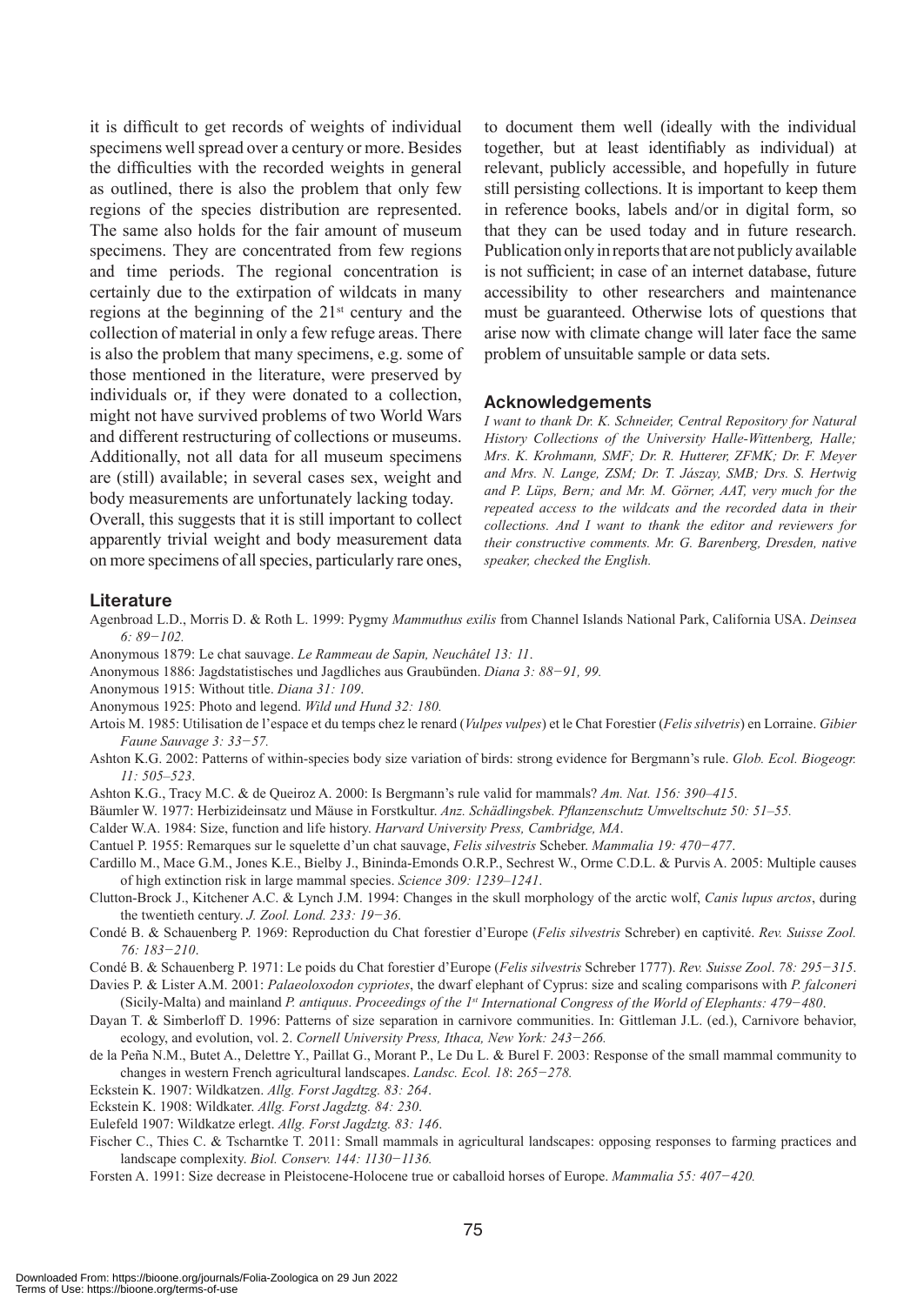Foster J.B. 1964: The evolution of mammals on island. *Nature 202: 234–235*.

- French D.D., Corbett L.K. & Easterbee N. 1988: Morphological discriminants of Scottish wildcats *Felis silvestris*, domestic cats *F. catus* and their hybrids. *J. Zool. Lond. 214: 235−259.*
- Gaillard J.M., Sempéré A.J., Van Laere G., Boutin J.M. & Boisaubert B. 1992: Effects of age and body weight on the proportion of females breeding in a population of roe deer. *Can. J. Zool. 70: 1541–1545.*
- Gardner J.L., Peters A., Kearney M.R., Joseph L. & Heinsohn R. 2011: Declining body size: a third universal response to warming? *Trends Ecol. Evol. 266: 285−291.*

Gittleman J.L. 1985: Carnivore body size: ecological and taxonomic correlates. *Oecologia 67: 540−554*.

- Graul D. 1897: Systematisches Verzeichnis der Wirbeltierfauna von Elsass-Lothringen, Mammalia, Säugetiere. *Realschule zu Rappoltsweiler, Jahresbericht: 1896−1897.*
- Guthrie R.D. 2003: Rapid body size decline in Alaskan Pleistocene horses before extinction*. Nature 426: 169−171.*
- Guthrie R.D. 2004: Radiocarbon evidence of mid-Holocene mammoths stranded on an Alaskan Bering Sea island. *Nature 429: 746−749*.
- Haltenorth T. 1940: Beiträge zur Kenntnis der Wildkatze (*Felis silvestris* Schreber): Systematik, Verbreitung, Körpermaße und –gewicht, Darmlänge, Mageninhalt, Wurfgröße, Wachstum. *Sitzber. Ges. Naturforsch. Freunde 1940: 1−36*.
- Hansen J.E., Ruedy R., Sato M., Imhoff M. Lawrence W., Easterling D., Peterson T. & Karl T. 2001: A closer look at United States and global surface temperature change. *J. Geophys. Res. 106: 23947−23963*.
- Hedrick A.V. & Temeles E.J. 1989: The evolution of sexual size dimorphism in animals: hypotheses and tests. *Trends Ecol. Evol. 4: 136−138.*

Hemmer H. 1984: Die Carnivoren aus den Travertinen von Weimar. *Quartärbiologie 5: 409−425.*

- Hemmer H. 1993: *Felis silvestris* Schreber, 1977 Wildkatze. In: Stubbe M. & Krapp F. (eds.), Handbuch der Säugetiere Europas Raubsäuger, Teil II. *Aula Verlag, Wiesbaden: 1076−1118.*
- Heptner V.G. & Sludskii A.A. 1972: Mammals of the Soviet Union, Vol. II. Part 2, Carnivora (hyaenas and cats)*. Vysshaya Shkola Publishers, Moscow. (in Russian)*
- Heroldová M., Bryja J., Zejda J. & Tkadlec E. 2007: Structure and diversity of small mammal communities in agriculture landscape. *Agric. Ecosyst. Environ. 120: 206−210.*
- Hertwig S.T., Schweizer M., Stepanow S., Jungnickel A., Böhle U.R. & Fischer M.S. 2009: Regionally high rates of hybridization and introgression in German wildcat populations (*Felis silvestris*, Carnivora, Felidae). *J. Zool. Syst. Evol. Res. 47: 283−297*.
- Hofmann D.J., Butler J.H., Dlugokencky E.J., Elkins J.W., Masarie K., Montzka S.A. & Tans P. 2006: The role of carbon dioxide in climate forcing from 1979 to 2004: introduction of the annual greenhouse gas index. *Tellus Ser. B 58: 614−619.*
- IPCC Climate Change 2007: Working group I: the physical science basis. *Accessed 14.3.2015*. *www.ipcc.ch/publications\_and\_data/ ar4/wg1/en*
- IPCC Climate Change 2013: The physical science basis. Summary for policymakers. *Accessed 3.12.2014. www.ipcc.ch/pdf/assessmentreport/ar5/wg1/WG1AR5\_SPM\_FINAL.pdf*
- Jones P. 2014: Dact sheet. Climatic research unit. *Accessed 29.11.2014. http://www.cru.uea.ac.uk/information-sheets*
- K 1927: Vorkommen der Wildkatze im Harz. *Deutsches Weidwerk 23: 726.*
- Kratochvíl J. 1966: Applied zoology, 2. Vertebrates. *SPN, Praha: 172. (in Czech)*
- Kratochvíl Z. 1976: Die Körpermerkmale der Hauskatze (*Felis lybica* f. *catus*) und der Wildkatze (*Felis s. silvestris*). *Zool. listy 25: 1−12.*
- Krüger M., Hertwig S.T., Jetschke G. & Fischer M.S. 2009: Evaluation of anatomical characters and the question of hybridization with domestic cats in the wildcat population of Thuringia, Germany. *J. Zool. Syst. Evol. Res. 47: 268−282*.
- Kulicke H. 1960: Wintervermehrung von Rötelmäusen, *Clethrionomys glareolus*, Erdmaus, *Microtus agrestis* und Gelbhalsmaus *Apodemus flavicollis*. *Z. Säugetierkd. 25: 89–91.*
- La Haye M.J.J., Swinnen K.R.R., Kuiters A.T., Leirs H. & Siepel H. 2014: Modelling population dynamics of the common hamster (*Cricetus cricetus*): timing of harvest as a critical aspect in the conservation of a highly endangered rodent. *Biol. Conserv. 180: 53−61.*
- Langkavel B. 1899: Wildkatzen im Königreich Preußen. *Zool. Gart. 40: 162−164*.
- Lehnen P. 1956: Die Wildkatze an der Saar. *Wild und Hund 59: 265−266.*
- Lenz H.O. 1831: Naturgeschichte der Säugethiere. *Becker, Gotha, XII: 324.*
- Lindemann W. 1953: Einiges über die Wildkatze der Ostkarpaten (*F. s. silvestris* Schreber 1777). *Säugetierkd. Mitt. 1: 73−74*.
- Lindemann W. 1955: Wildkatzen mit unglaublichen Gewichten. *Wild und Hund 58: 368−388*.
- Lister A.M. 1989: Rapid dwarfing of red deer on Jersey in the last interglacial. *Nature 342: 539−542.*
- Lorey 1892: Das Vorkommen der Wildkatze. *Allg. Forst. Jagdztg. 68: 435−436.*
- Lozano J., Virgós E., Malo A.F., Huertas D.L. & Casanovas J.G. 2003: Importance of scrub-pastureland mosaics for wild-living cats occurrence in a Mediterranean area: implications for the conservation of the wildcat (*Felis silvestris*). *Biodivers. Conserv. 12: 921−935.*
- Luterbacher J., Dietrich D., Xoplaki E., Grosjean M. & Wanner H. 2004: European seasonal and annual temperature variability, trends and extremes since 1500. *Science 303: 1499−1503.*
- Lüps P. 1971: Zwei neue Nachweise der Wildkatze im Kanton Bern (1969, 1970). *Mitt. Natforsch. Ges. Bern 28: 71−73*.
- Lüps P. 1976: Contenu stomachal remarquable d'un chat sauvage (*Felis s. silvestris* Schreber 1777) du Jura. *Mitt. Natforsch. Ges. Bern 33: 29−30*.
- Lüps P., Flückinger P.F., Peier D. & Schmid P. 2002: Fund einer Waldkatze *Felis silvestris* bei Oberbuchsiten. *Mitt. Natforsch. Ges. Solothurn 39: 41–45.*

Martin R. 1910: Atlas de poche des Mammifères de la France, de la Suisse romane et de la Belgique. *L'lhomme, Paris*.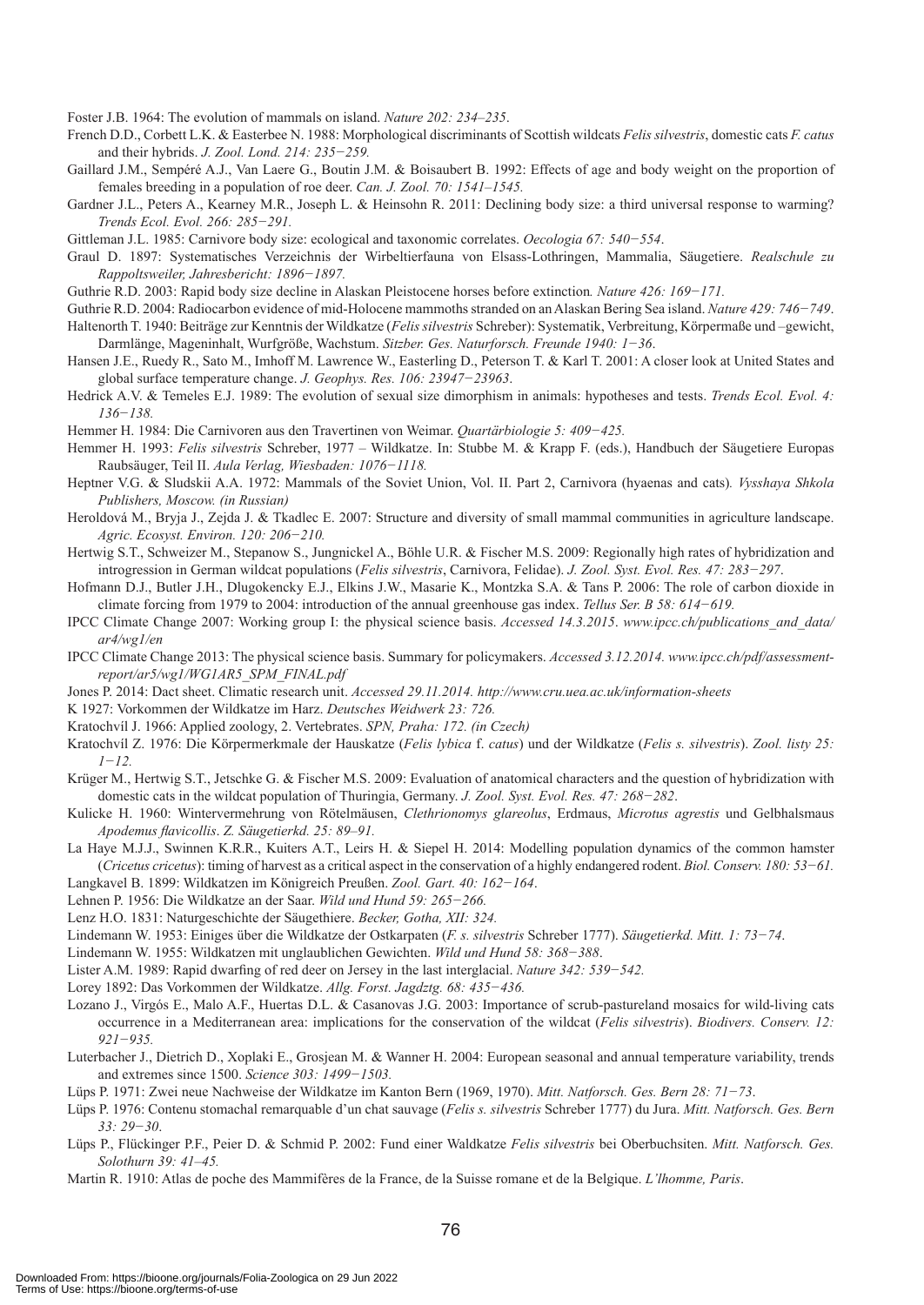Martin R. & Rollinat R. 1914: Description et mœurs des Mammifères, Oiseuax, Reptiles, Batraciens et Poissons de la France centrale. *Lechevallier, Paris*.

Matthey-Dupraz A. 1917: Le chat sauvage das le Jura. *Le Rammeau de Sapin, Neuchâtel 2eme Ser. 1: 25−29, 33−36, 45−46.*

Matthey-Dupraz A. 1931: Le chat sauvage das le Jura. *Le Rammeau de Sapin, Neuchâtel 2eme Ser*. *14: 9−10.*

Meinig H. 2002: Erste Ergebnisse von Mageninhaltesanalysen bei 8 Wildkatzen (*Felis silvestris*) aus West-Deutschland mit Hinweisen zur Artbestimmung. *Säugetierkd Inf. 26: 211−217.*

- Meiri S. & Dayan T. 2003: On the validity of Bergmann's rule. *J. Biogeogr. 30: 331–351.*
- Meiri S., Dayan T. & Simberloff D. 2004: Carnivores, biases and Bergmann's rule. *Biol. J. Linn. Soc*. *81: 579−588.*
- Menzel A. & Fabian P. 1999: Growing season extended in Europe. *Science 397: 659*.
- Mermod C.Ph. & Liberek M. 2002: The role of snowcover for European wildcat in Switzerland. *Z. Jagdwiss. 48 (Suppl.): 17−24*.

Michel N., Burel F. & Butet A. 2006: How does landscape use influence small mammal diversity, abundance and biomass in hedgerow networks of farming landscapes? *Acta Oecol. 30: 11–20.*

- Moleón M. & Gil-Sánchez J.M. 2003: Food habits of the wild cat (*Felis silvestris*) in a peculiar habitat: the Mediterranean high mountain. *J. Zool. Lond. 260: 17−22.*
- Mukherjee S. & Groves C. 2007: Geographic variation in jungle cat (*Felis chaus* Schreber, 1777) (Mammalia, Carnivora, Felidae) body size: is competition responsible? *Biol. J. Linn. Soc. 92: 163−172*.

Münch H. 1955: Zwei neue Wildkatzen-Funde in Thüringen. *Säugetierkd. Mitt. 3: 31−32.*

Niemeyer W. 1867: Bemerkungen über die Wildkatze (*Catus ferus*). *Zool. Gart. 8: 101−103*.

Palombo M.R. 2001: Paedomorphic features and allometric growth in the skull of *Elephas falconeri* from Spinagallo (Middle Pleistocene, Sicily). *Proceedings of the 1st International Congress The World of Elephants, Rome*, *16-20 October 2001: 486−491*.

Pergams O.R. & Lacy R.C. 2008: Rapid morphological and genetic change in Chicago area *Peromyscus*. *Mol. Ecol. 17: 450−463*.

Pergams O.R. & Lawler J.J. 2009: Recent and widespread rapid morphological change in rodents. *PLoS One 4: e6452*.

Peters R.H. 1983: The ecological implications of body size. *Cambridge University Press, Cambridge*.

Petrov I. 1992: Metric characteristics and sexual dimorphism of the postcranial skeleton of wild cat *Felis silvestris* in Bulgaria. *Acta Theriol. 37: 397−401*.

Philipon A. 1930: Le piégeage moderne. *St-Hubert Club de France, Paris: 132.*

Piechocki R. 1986: Ausbreitung, Verluste, Gewichte und Maße der Wildkatze, *Felis silvestris* Schreber 1777 in der DDR. *Hercynia N. F. 23: 125−145*.

Piechocki R. 1990: Die Wildkatze *Felis silvestris*. *Neue Brehm Bücherei A. Ziemsen Verlag, Wittenberg*.

Piechocki R. & Stiefel A. 1988: Über die Altersstruktur der Verluste der Wildkatze (*Felis silvestris* Schreber 1777). *Hercynia N.F*. *25: 235−258*. Platz S., Hertwig S.T., Jetschke G., Krüger M. & Fischer M.S. 2011: Comparative morphometric study of the Slovakian wildcat

population (*Felis silvestris silvestris*): evidence for a low rate of introgression? *Mamm. Biol. 76: 222−233*. Quintana J., Köhler M. & Moyà-Solà S. 2011: *Nuralagus rex*, gen. et sp. nov., an endemic insular giant rabbit from the Neogene of

Minorca (Balearic Islands, Spain). *J. Vertebr. Paleontol. 31: 231−240*.

Raia P., Barbera C. & Conte M. 2003: The fast life of a dwarfed giant. *Evol. Ecol. 17: 293−312.*

Raimer F. & Schneider E. 1983: Vorkommen und Status der Wildkatze im Harz. *Säugetierkd. Mitt. 31: 61−68*.

Ralls K. & Harvey P.H. 1985: Geographic variation in size and sexual dimorphism of North American weasels. *Biol. J. Linn. Soc. 25: 119–167*.

- Raupach M.R., Marland G., Ciais P., Le Quéré C., Canadell J.G., Klepper G. & Field C.B. 2007: Global and regional drivers of accelerating CO<sub>2</sub> emissions. *Proc. Natl. Acad. Sci. 104: 10288−10293.*
- Rausch R.L. 1963: Geographic variation in size in North American brown bears, *Ursus arctos* L., as indicated by condylobasal length. *Can. J. Zool. 41: 33–45*.
- Robinson R.A. & Sutherland W.J. 2002: Post-war changes in arable farming and biodiversity in Great Britain. *J. Appl. Ecol. 39: 157−176.*

Rode P. & Didier R. 1935: Sur un Chat sauvage de France. *Bull. Mus. Nat. Hist. Paris 7 (2): 90−94*.

- Rode K.D., Amstrup S.C. & Regehr E.V. 2010: Reduced body size and cub recruitment in polar bears associated with sea ice decline. *Ecol. Appl. 20: 768−782*.
- Rosenzweig M.L. 1968: The strategy of body size in mammalian carnivores. *Am. Midl. Nat. 80: 299−315*.
- Rosvold J., Herfindal I., Andersen R. & Hufthammer A.K. 2014: Long-term morphological changes in the skeleton of red deer (Artiodactyla, Cervidae) at its northern periphery. *J. Mammal. 95: 626−637*.
- Röben P. 1974: Die Verbreitung der Wildkatze, *Felis sylvestris* Schreber, 1777, in der Bundesrepublik Deutschland. *Säugetierkd. Mitt. 22: 244−250*.
- Schauenberg P. 1969: L'identification du Chat forestier d'Europe, *Felis s. silvestris* Schreber 1777, par une méthode ostéométrique. *Rev. Suisse Zool. 76: 433−441*.
- Schauenberg P. 1970: Le Chat forestier d'Europe *Felis s. silvestris* Schreber 1777 en Suisse. *Rev. Suisse Zool*. *77: 127−160*.

Schauenberg P. 1977: Longueur de l'intestin du chat forestier *Felis silvestris* Schreber. *Mammalia 41: 357−360*.

Schinz H.R. 1837: Fauna Helvetica. *Neue Denkschrift der Allg Schweizerischen Naturwissenschaften Gesellschaft für die gesamten, Zürich 1: 1−156*.

Schmidt-Nielsen K. 1984: Scaling. Why is animal size so important? *Cambridge University Press, Cambridge, MA.* 

Scott R., Easterbee E.N. & Jefferies D. 1993: A radio-tracking study of wildcats in Western Scotland. In: Seminar on the biology and conservation of the wildcat (*Felis silvestris*), Nancy, France, 23-25 September 1992. *Council of Europe Press, Environmental Encounters 16: 94–97.*